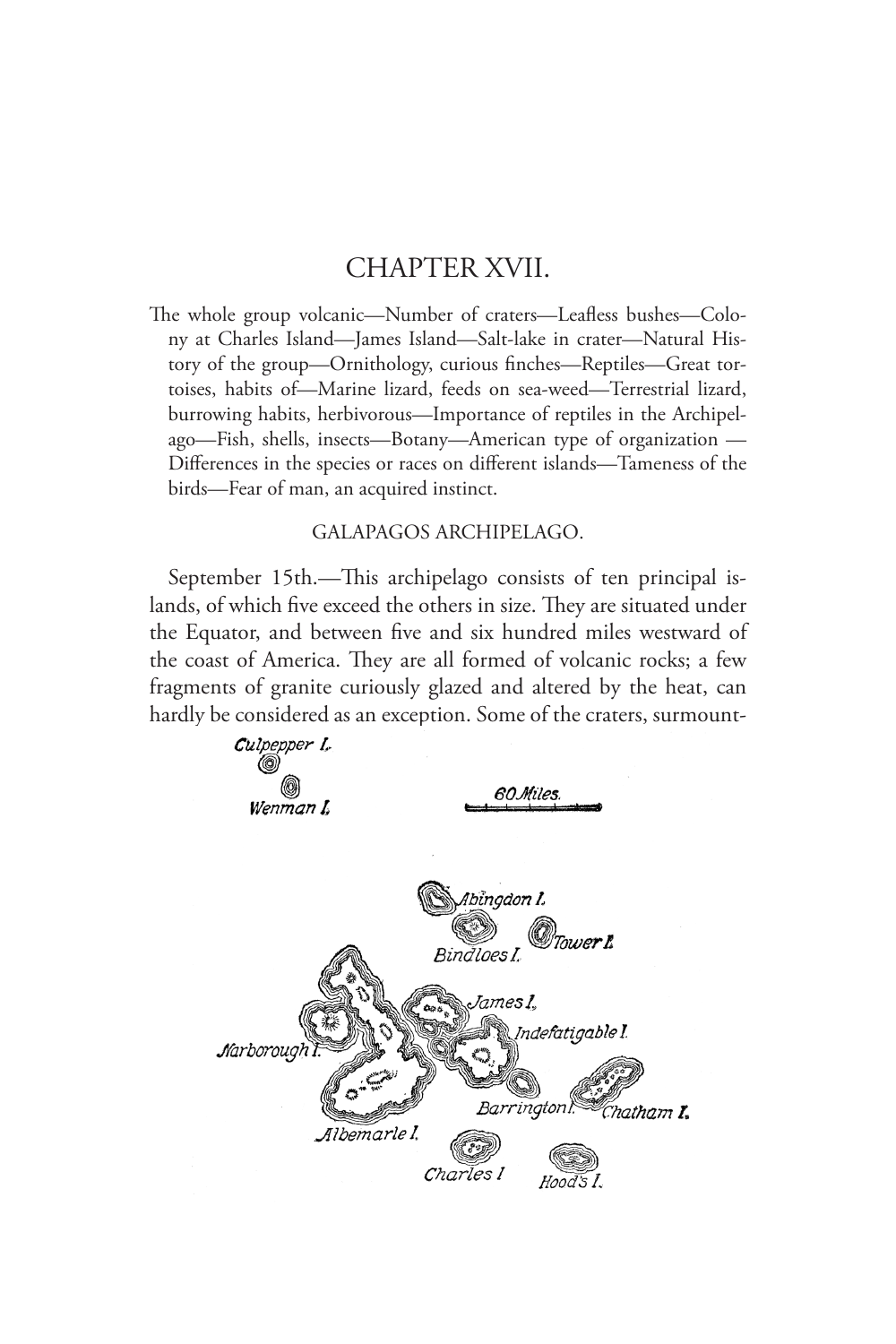ing the larger islands, are of immense size, and they rise to a height of between three and four thousand feet. Their flanks are studded by innumerable smaller orifices. I scarcely hesitate to affirm, that there must be in the whole archipelago at least two thousand craters. These consist either of lava and scoriæ, or of finely-stratified, sandstone-like tuff. Most of the latter are beautifully symmetrical; they owe their origin to eruptions of volcanic mud without any lava: it is a remarkable circumstance that every one of the twenty-eight tuff-craters which were examined, had their southern sides either much lower than the other sides, or quite broken down and removed. As all these craters apparently have been formed when standing in the sea, and as the waves from the trade wind and the swell from the open Pacific here unite their forces on the southern coasts of all the islands, this singular uniformity in the broken state of the craters, composed of the soft and yielding tuff, is easily explained.

Considering that these islands are placed directly under the equator, the climate is far from being excessively hot; this seems chiefly caused by the singularly low temperature of the surrounding water, brought here by the great southern Polar current. Excepting during one short season, very little rain falls, and even then it is irregular; but the clouds generally hang low. Hence, whilst the lower parts of the islands are very sterile, the upper parts, at a height of a thousand feet and upwards, possess a damp climate and a tolerably luxuriant vegetation. This is especially the case on the windward sides of the islands, which first receive and condense the moisture from the atmosphere.

In the morning (17th) we landed on Chatham Island, which, like the others, rises with a tame and rounded outline, broken here and there by scattered hillocks, the remains of former craters. Nothing could be less inviting than the first appearance. A broken field of black basaltic lava, thrown into the most rugged waves, and crossed by great fissures, is every where covered by stunted, sun-burnt brushwood, which shows little signs of life. The dry and parched surface, being heated by the noonday sun, gave to the air a close and sultry feeling, like that from a stove: we fancied even that the bushes smelt unpleasantly. Although I diligently tried to collect as many plants as possible, I succeeded in getting very few; and such wretched-looking little weeds would have better become an arctic than an equatorial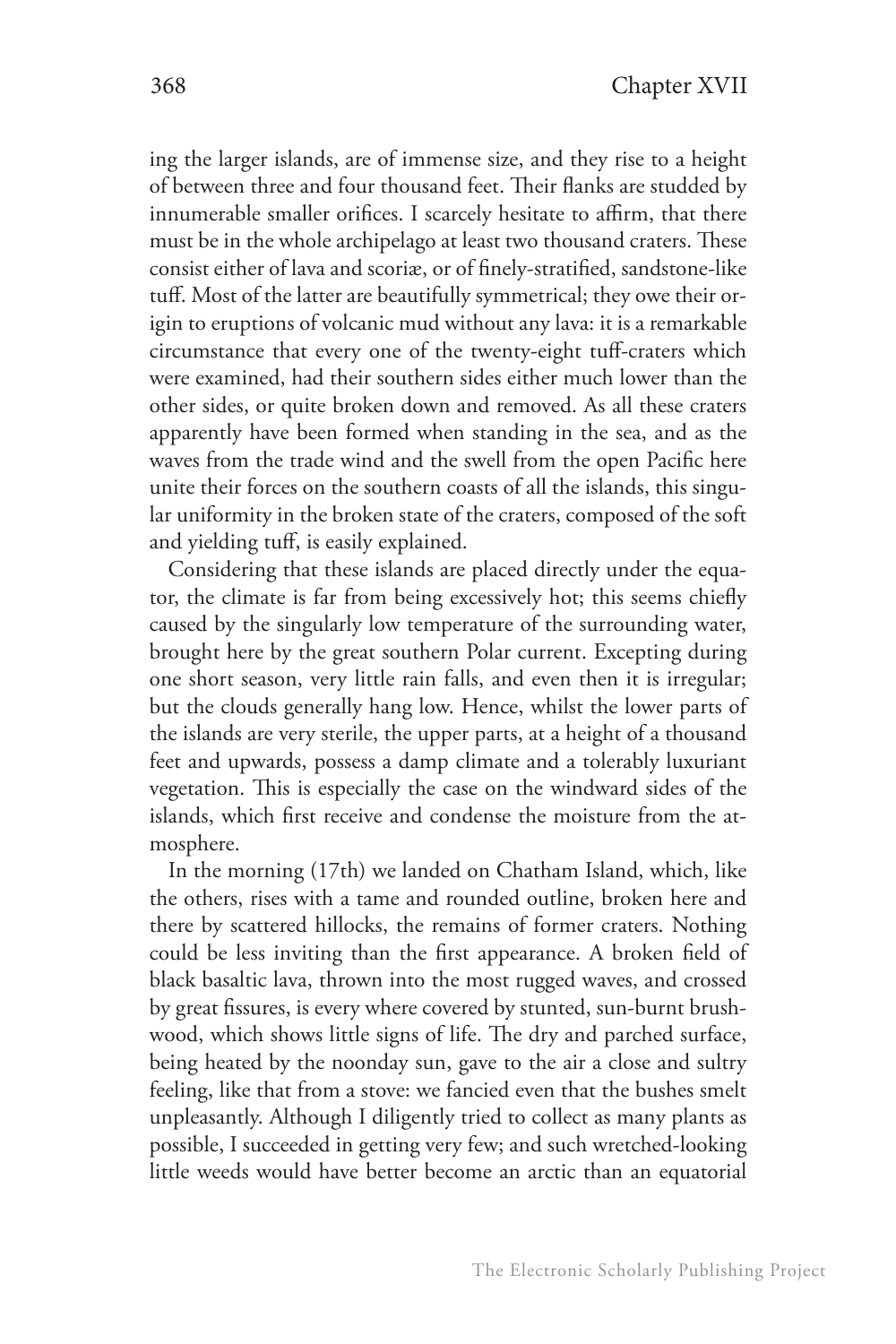Flora. The brushwood appears, from a short distance, as leafless as our trees during winter; and it was some time before I discovered that not only almost every plant was now in full leaf, but that the greater number were in flower. The commonest bush is one of the Euphorbiaceæ: an acacia and a great odd-looking cactus are the only trees which afford any shade. After the season of heavy rains, the islands are said to appear for a short time partially green. The volcanic island of Fernando Noronha, placed in many respects under nearly similar conditions, is the only other country where I have seen a vegetation at all like this of the Galapagos islands.

The Beagle sailed round Chatham Island, and anchored in several bays. One night I slept on shore on a part of the island, where black truncated cones were extraordinarily numerous: from one small eminence I counted sixty of them, all surmounted by craters more or less perfect. The greater number consisted merely of a ring of red scoriæ or slags, cemented together: and their height above the plain of lava was not more than from fifty to a hundred feet: none had been very lately active. The entire surface of this part of the island seems to have been permeated, like a sieve, by the subterranean vapours: here and there the lava, whilst soft, has been blown into great bubbles; and in other parts, the tops of caverns similarly formed have fallen in, leaving circular pits with steep sides. From the regular form of the many craters, they gave to the country an artificial appearance, which vividly reminded me of those parts of Staffordshire, where the great iron-foundries are most numerous. The day was glowing hot, and the scrambling over the rough surface and through the intricate thickets, was very fatiguing; but I was well repaid by the strange Cyclopean scene. As I was walking along I met two large tortoises, each of which must have weighed at least two hundred pounds: one was eating a piece of cactus, and as I approached, it stared at me and slowly stalked away; the other gave a deep hiss, and drew in its head. These huge reptiles, surrounded by the black lava, the leafless shrubs, and large cacti, seemed to my fancy like some antediluvian animals. The few dull-coloured birds cared no more for me, than they did for the great tortoises.

23rd.—The Beagle proceeded to Charles Island. This archipelago has long been frequented, first by the Bucaniers, and latterly by whalers, but it is only within the last six years, that a small colony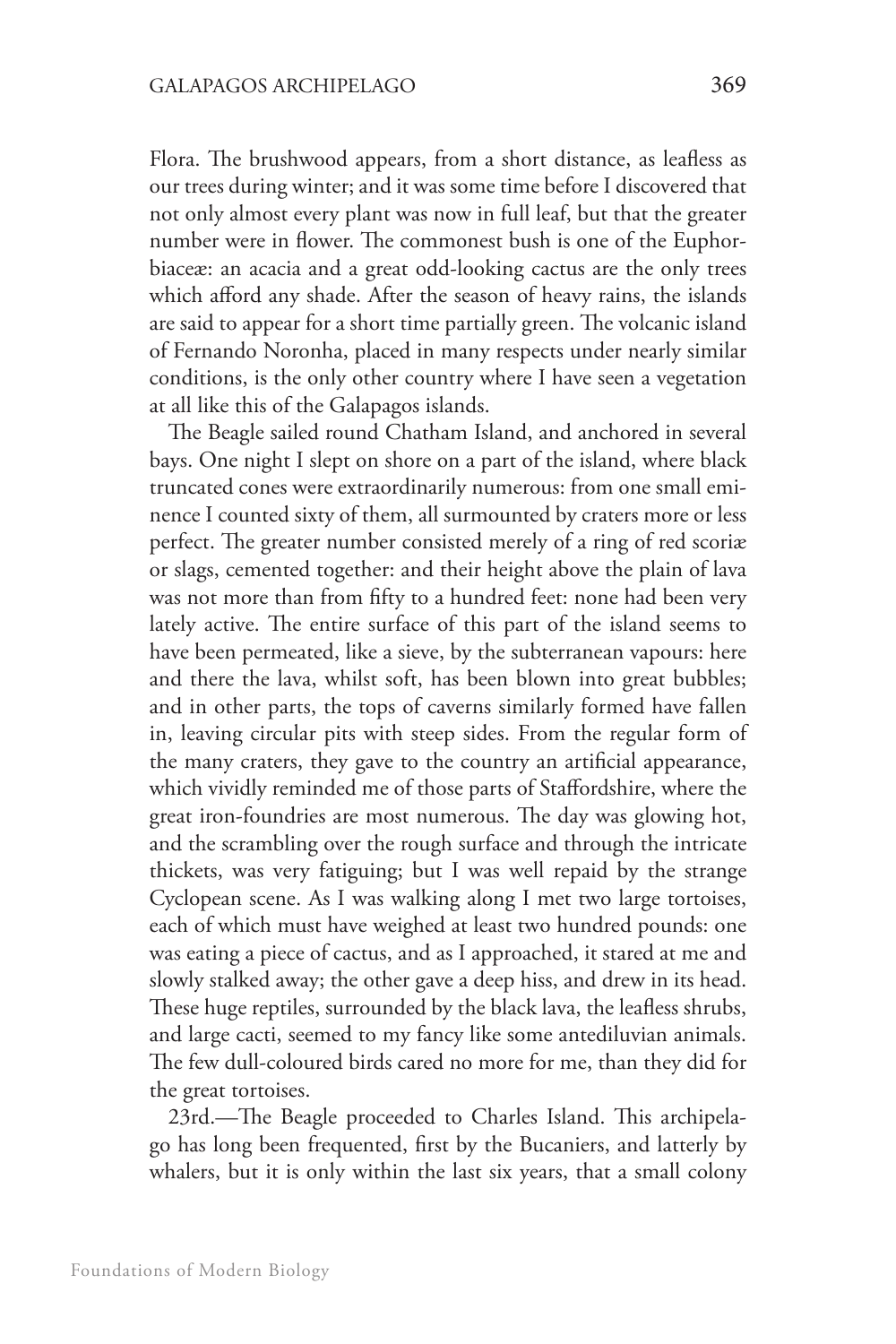has been established here. The inhabitants are between two and three hundred in number: they are nearly all people of colour, who have been banished for political crimes from the Republic of the Equator, of which Quito is the capital. The settlement is placed about four and a half miles inland, and at a height probably of a thousand feet. In the first part of the road we passed through leafless thickets, as in Chatham Island. Higher up, the woods gradually became greener; and as soon as we crossed the ridge of the island, we were cooled by a fine southerly breeze, and our sight refreshed by a green and thriving vegetation. In this upper region coarse grasses and ferns abound; but there are no tree-ferns: I saw nowhere any member of the Palm family, which is the more singular, as 360 miles northward, Cocos Island takes its name from the number of cocoa-nuts. The houses are irregularly scattered over a flat space of ground, which is cultivated with sweet potatoes and bananas. It will not easily be imagined how pleasant the sight of black mud was to us, after having been so long accustomed to the parched soil of Peru and northern Chile. The inhabitants, although complaining of poverty, obtain, without much trouble, the means of subsistence. In the woods there are many wild pigs and goats; but the staple article of animal food is supplied by the tortoises. Their numbers have of course been greatly reduced in this island, but the people yet count on two days' hunting giving them food for the rest of the week. It is said that formerly single vessels have taken away as many as seven hundred, and that the ship's company of a frigate some years since brought down in one day two hundred tortoises to the beach.

*September 29th.*—We doubled the south-west extremity of Albemarle Island, and the next day were nearly becalmed between it and Narborough Island. Both are covered with immense deluges of black naked lava, which have flowed either over the rims of the great caldrons, like pitch over the rim of a pot in which it has been boiled, or have burst forth from smaller orifices on the flanks; in their descent they have spread over miles of the sea-coast. On both of these islands, eruptions are known to have taken place; and in Albemarle, we saw a small jet of smoke curling from the summit of one of the great craters. In the evening we anchored in Bank's Cove, in Albemarle Island. The next morning I went out walking. To the south of the broken tuff-crater, in which the Beagle was anchored, there was another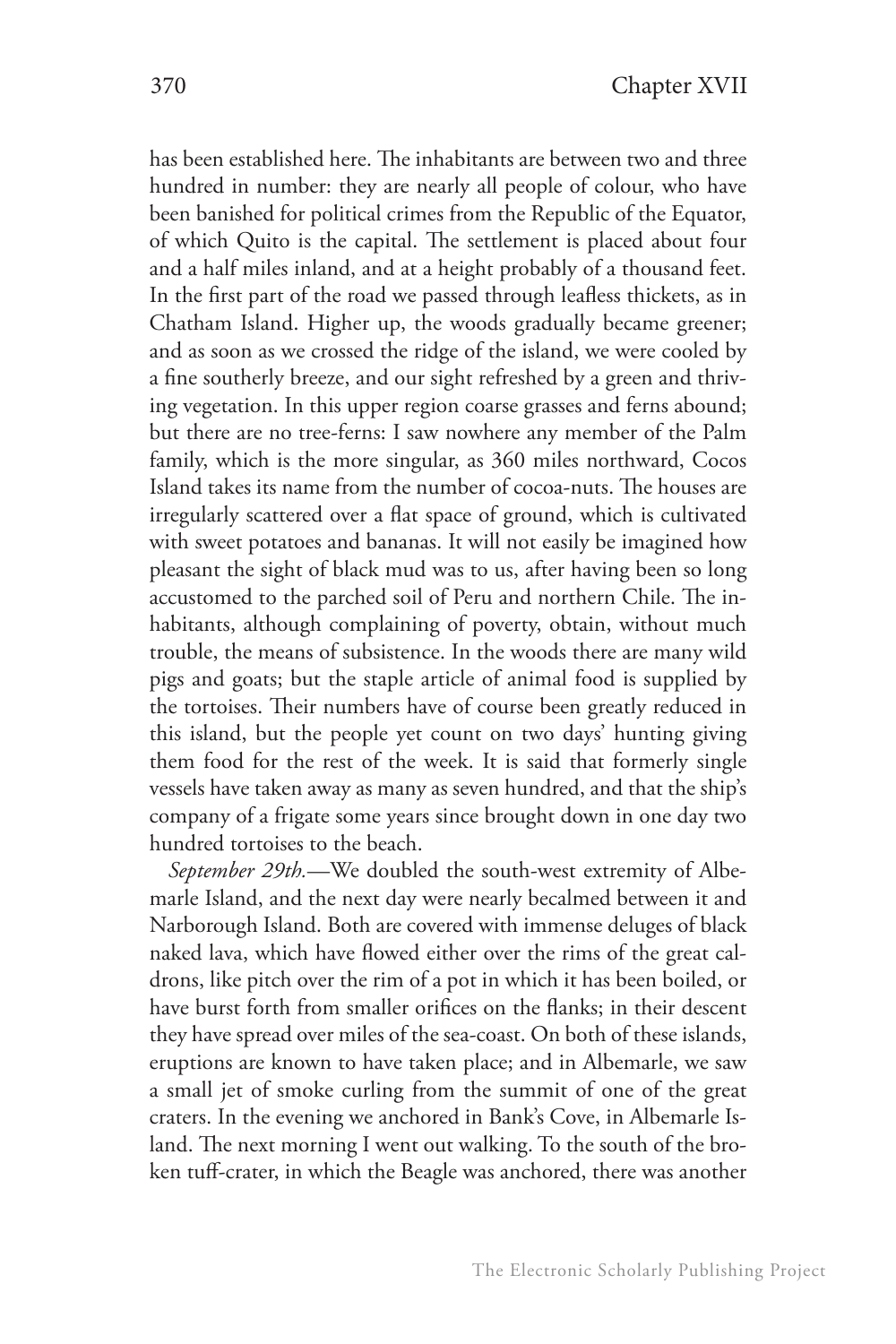beautifully symmetrical one of an elliptic form; its longer axis was a little less than a mile, and its depth about 500 feet. At its bottom there was a shallow lake, in the middle of which a tiny crater formed an islet. The day was overpoweringly hot, and the lake looked clear and blue: I hurried down the cindery slope, and choked with dust eagerly tasted the water—but, to my sorrow, I found it salt as brine.

The rocks on the coast abounded with great black lizards, between three and four feet long; and on the hills, an ugly yellowish-brown species was equally common. We saw many of this latter kind, some clumsily running out of our way, and others shuffling into their burrows. I shall presently describe in more detail the habits of both these reptiles. The whole of this northern part of Albemarle Island is miserably sterile.

*October 8th.*—We arrived at James Island: this island, as well as Charles Island, were long since thus named after our kings of the Stuart line. Mr. Bynoe, myself, and our servants were left here for a week, with provisions and a tent, whilst the Beagle went for water. We found here a party of Spaniards, who had been sent from Charles Island to dry fish, and to salt tortoise-meat. About six miles inland, and at the height of nearly 2000 feet, a hovel had been built in which two men lived, who were employed in catching tortoises, whilst the others were fishing on the coast. I paid this party two visits, and slept there one night. As in the other islands, the lower region was covered by nearly leafless bushes, but the trees were here of a larger growth than elsewhere, several being two feet and some even two feet nine inches in diameter. The upper region being kept damp by the clouds, supports a green and flourishing vegetation. So damp was the ground, that there were large beds of a coarse cyperus, in which great numbers of a very small water-rail lived and bred. While staying in this upper region, we lived entirely upon tortoise-meat: the breastplate roasted (as the Gauchos do *carne con cuero*), with the flesh on it, is very good; and the young tortoises make excellent soup; but otherwise the meat to my taste is indifferent.

One day we accompanied a party of the Spaniards in their whaleboat to a salina, or lake from which salt is procured. After landing, we had a very rough walk over a rugged field of recent lava, which has almost surrounded a tuff-crater, at the bottom of which the salt-lake lies. The water is only three or four inches deep, and rests on a layer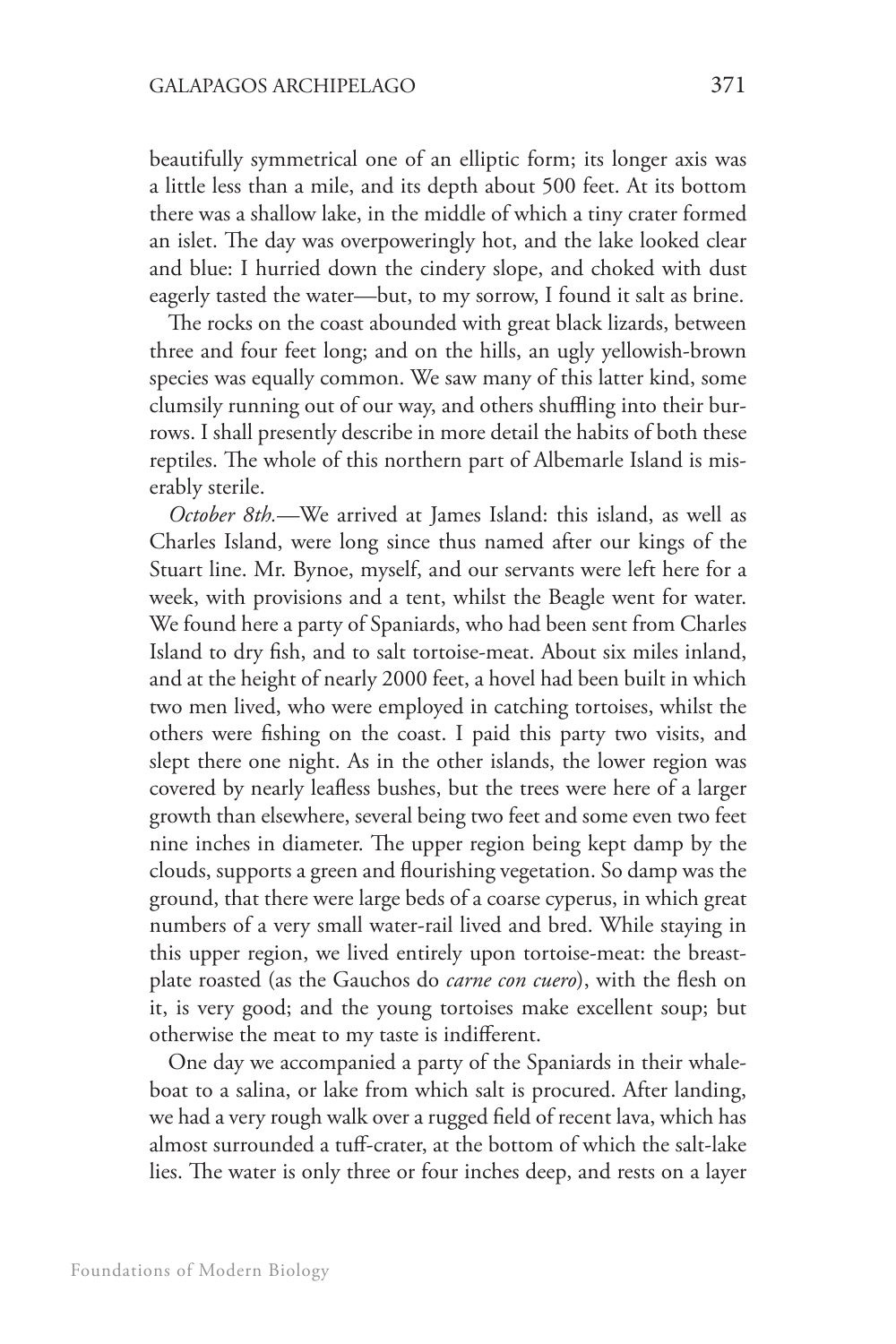of beautifully crystallized, white salt. The lake is quite circular, and is fringed with a border of bright green succulent plants; the almost precipitous walls of the crater are clothed with wood, so that the scene was altogether both picturesque and curious. A few years since, the sailors belonging to a sealing-vessel murdered their captain in this quiet spot; and we saw his skull lying among the bushes.

During the greater part of our stay of a week, the sky was cloudless, and if the trade-wind failed for an hour, the heat became very oppressive. On two days, the thermometer within the tent stood for some hours at 93°; but in the open air, in the wind and sun, at only 85°. The sand was extremely hot; the thermometer placed in some of a brown colour immediately rose to 137°, and how much above that it would have risen, I do not know, for it was not graduated any higher. The black sand felt much hotter, so that even in thick boots it was quite disagreeable to walk over it.

The natural history of these islands is eminently curious, and well deserves attention. Most of the organic productions are aboriginal creations, found nowhere else; there is even a difference between the inhabitants of the different islands; yet all show a marked relationship with those of America, though separated from that continent by an open space of ocean, between 500 and 600 miles in width. The archipelago is a little world within itself, or rather a satellite attached to America, whence it has derived a few stray colonists, and has received the general character of its indigenous productions. Considering the small size of these islands, we feel the more astonished at the number of their aboriginal beings, and at their confined range. Seeing every height crowned with its crater, and the boundaries of most of the lava-streams still distinct, we are led to believe that within a period, geologically recent, the unbroken ocean was here spread out. Hence, both in space and time, we seem to be brought somewhat near to that great fact—that mystery of mysteries—the first appearance of new beings on this earth.

Of terrestrial mammals, there is only one which must be considered as indigenous, namely, a mouse (Mus Galapagoensis), and this is confined, as far as I could ascertain, to Chatham island, the most easterly island of the group. It belongs, as I am informed by Mr. Waterhouse, to a division of the family of mice characteristic of America.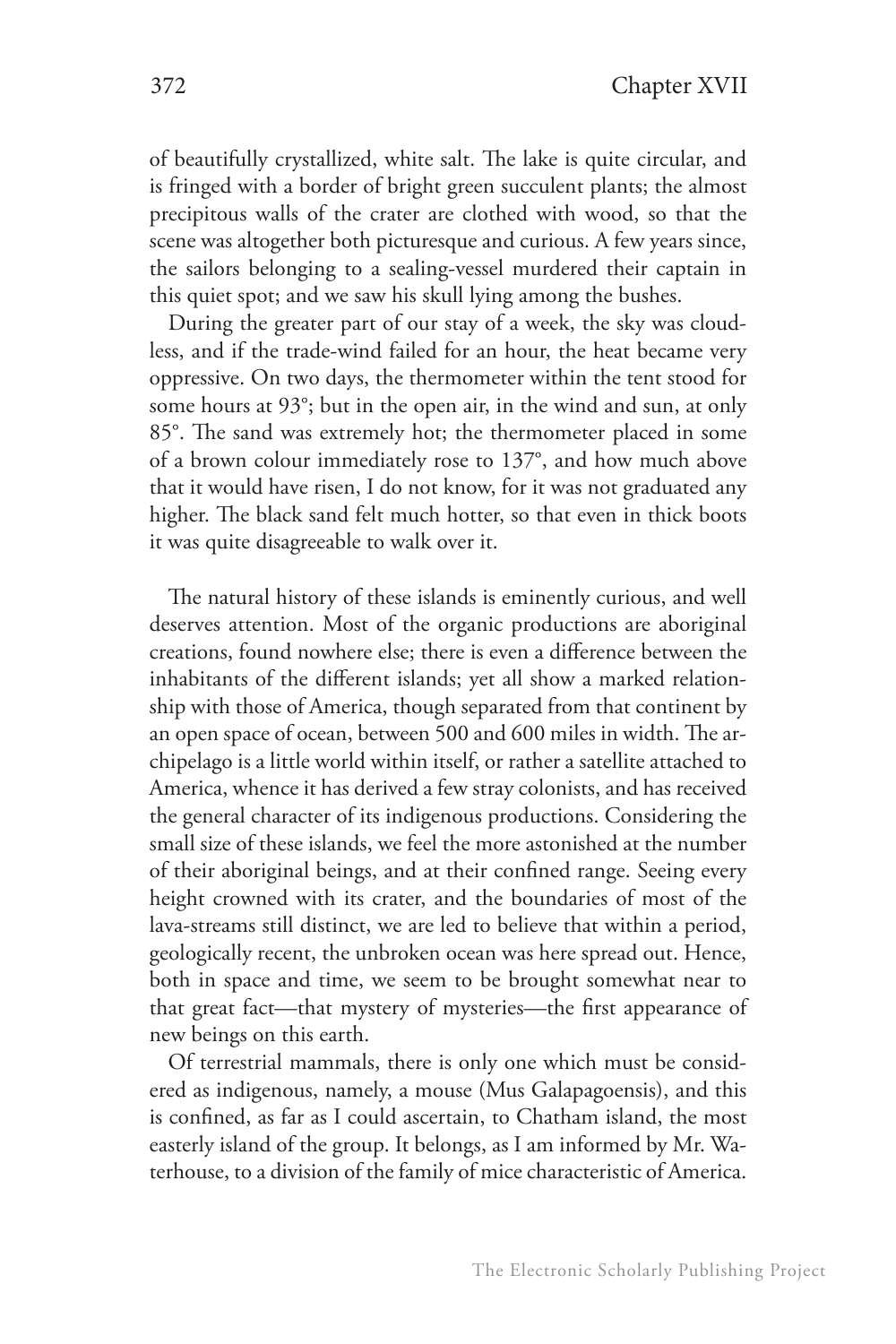At James island, there is a rat sufficiently distinct from the common kind to have been named and described by Mr. Waterhouse; but as it belongs to the old-world division of the family, and as this island has been frequented by ships for the last hundred and fifty years, I can hardly doubt that this rat is merely a variety, produced by the new and peculiar climate, food, and soil, to which it has been subjected. Although no one has a right to speculate without distinct facts, yet even with respect to the Chatham island mouse, it should be borne in mind, that it may possibly be an American species imported here; for I have seen, in a most unfrequented part of the Pampas, a native mouse living in the roof of a newly-built hovel, and therefore its transportation in a vessel is not improbable: analogous facts have been observed by Dr. Richardson in North America.

Of land-birds I obtained twenty-six kinds, all peculiar to the group and found nowhere else, with the exception of one lark-like finch from North America (Dolichonyx oryzivorus), which ranges on that continent as far north as 54°, and generally frequents marshes. The other twenty-five birds consist, firstly, of a hawk, curiously intermediate in structure between a Buzzard and the American group of carrion-feeding Polybori; and with these latter birds it agrees most closely in every habit and even tone of voice. Secondly, there are two owls, representing the short-eared and white barn-owls of Europe. Thirdly, a wren, three tyrant fly-catchers (two of them species of Pyrocephalus, one or both of which would be ranked by some ornithologists as only varieties), and a dove—all analogous to, but distinct from, American species. Fourthly, a swallow, which though differing from the Progne purpurea of both Americas, only in being rather duller coloured, smaller, and slenderer, is considered by Mr. Gould as specifically distinct. Fifthly, there are three species of mocking-thrush—a form highly characteristic of America. The remaining land-birds form a most singular group of finches, related to each other in the structure of their beaks, short tails, form of body, and plumage: there are thirteen species, which Mr. Gould has divided into four sub-groups. All these species are peculiar to this archipelago; and so is the whole group, with the exception of one species of the subgroup Cactornis, lately brought from Bow island, in the Low Archipelago. Of Cactornis, the two species may be often seen climbing about the flowers of the great cactus-trees; but all the other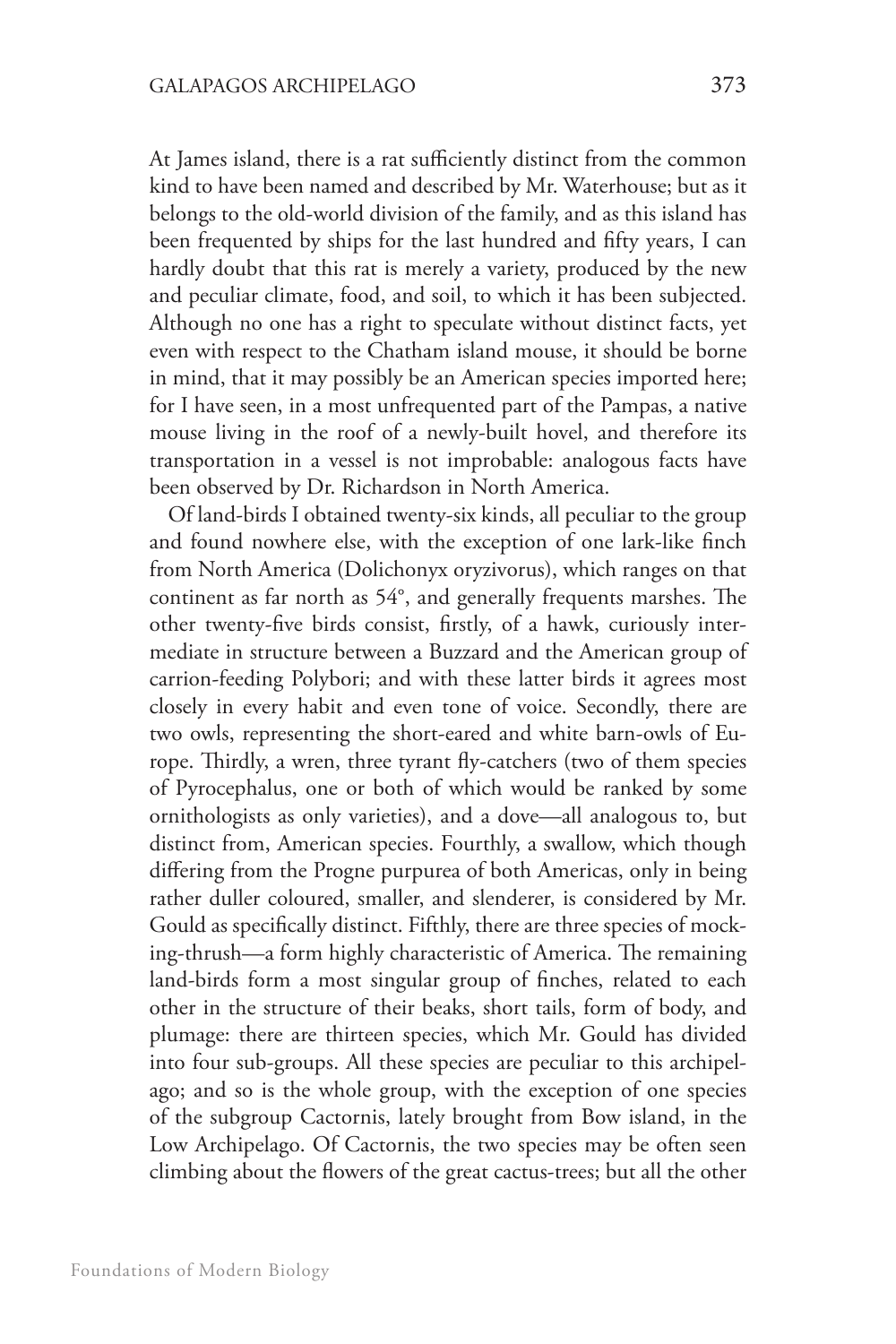species of this group of finches, mingled together in flocks, feed on the dry and sterile ground of the lower districts. The males of all, or certainly of the greater number, are jet black; and the females (with perhaps one or two exceptions) are brown. The most curious fact is the perfect gradation in the size of the beaks in the different species of Geospiza, from one as large as that of a hawfinch to that



of a chaffinch, and (if Mr. Gould is right in including his sub-group, Certhidea, in the main group), even to that of a warbler. The largest beak in the genus Geospiza is shown in Fig. 1, and the smallest in Fig. 3; but instead of there being only one intermediate species, with a beak of the size shown in Fig. 2, there are no less than six species with insensibly graduated beaks. The beak of the sub-group Certhidea, is shown in Fig. 4. The beak of Cactornis is somewhat like that of a starling; and that of the fourth sub-group, Camarhynchus, is slightly parrot-shaped. Seeing this gradation and diversity of structure in one small, intimately related group of birds, one might really fancy that from an original paucity of birds in this archipelago, one species had been taken and modified for different ends. In a like manner it might be fancied that a bird originally a buzzard, had been induced here to undertake the office of the carrion-feeding Polybori of the American continent.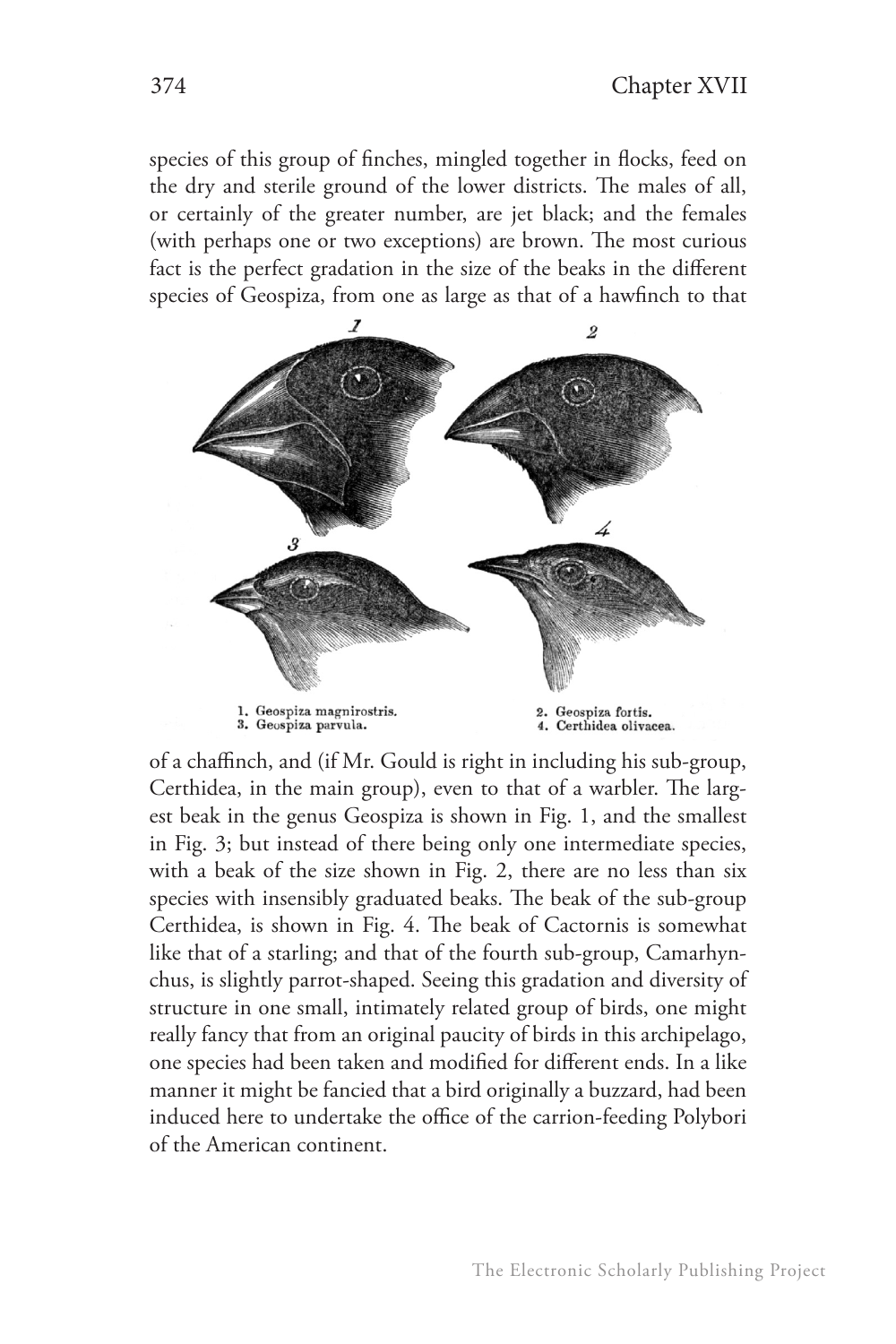Of waders and water-birds I was able to get only eleven kinds, and of these only three (including a rail confined to the damp summits of the islands) are new species. Considering the wandering habits of the gulls, I was surprised to find that the species inhabiting these islands is peculiar, but allied to one from the southern parts of South America. The far greater peculiarity of the land-birds, namely, twenty-five out of twenty-six being new species or at least new races, compared with the waders and web-footed birds, is in accordance with the greater range which these latter orders have in all parts of the world. We shall hereafter see this law of aquatic forms, whether marine or fresh-water, being less peculiar at any given point of the earth's surface than the terrestrial forms of the same classes, strikingly illustrated in the shells, and in a lesser degree in the insects of this archipelago.

Two of the waders are rather smaller than the same species brought from other places: the swallow is also smaller, though it is doubtful whether or not it is distinct from its analogue. The two owls, the two tyrant fly-catchers (Pyrocephalus) and the dove, are also smaller than the analogous but distinct species, to which they are most nearly related; on the other hand, the gull is rather larger. The two owls, the swallow, all three species of mocking-thrush, the dove in its separate colours though not in its whole plumage, the Totanus, and the gull, are likewise duskier coloured than their analogous species; and in the case of the mocking-thrush and Totanus, than any other species of the two genera. With the exception of a wren with a fine yellow breast, and of a tyrant fly-catcher with a scarlet tuft and breast, none of the birds are brilliantly coloured, as might have been expected in an equatorial district. Hence it would appear probable, that the same causes which here make the immigrants of some species smaller, make most of the peculiar Galapageian species also smaller, as well as very generally more dusky coloured. All the plants have a wretched, weedy appearance, and I did not see one beautiful flower. The insects, again, are small sized and dull coloured, and, as Mr. Waterhouse informs me, there is nothing in their general appearance which would have led him to imagine that they had come from under the equator. The birds, plants, and insects have a desert character, and are not more brilliantly coloured than those from southern Patagonia; we may, therefore, conclude that the usual gaudy colouring of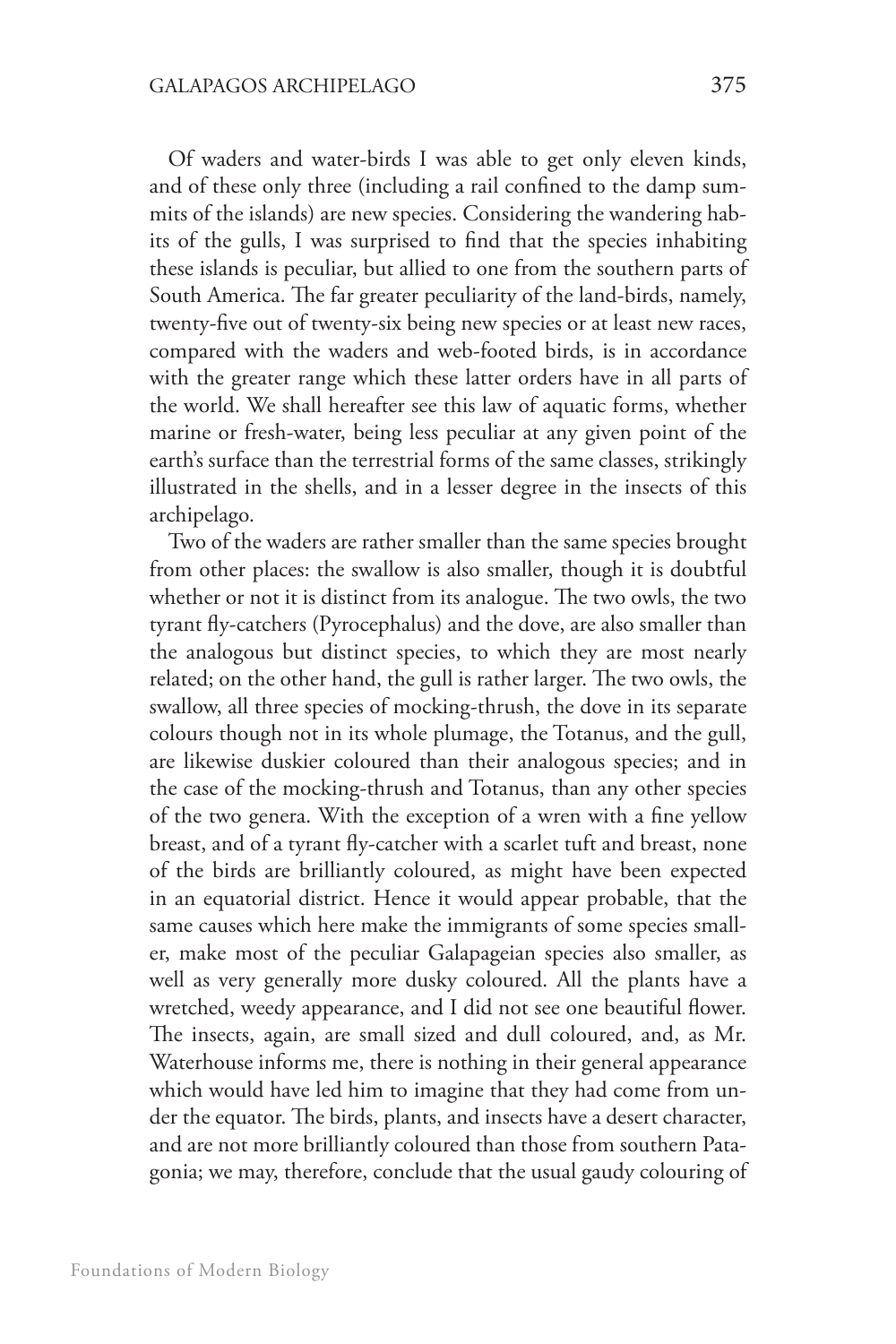the intertropical productions, is not related either to the heat or light of those zones, but to some other cause, perhaps to the conditions of existence being generally favourable to life.

We will now turn to the order of reptiles, which gives the most striking character to the zoology of these islands. The species are not numerous, but the numbers of individuals of each species are extraordinarily great. There is one small lizard belonging to a South American genus, and two species (and probably more) of the Amblyrhynchus—a genus confined to the Galapagos islands. There is one snake which is numerous; it is identical, as I am informed by M. Bibron, with the Psammophis Temminckii from Chile. Of sea-turtle I believe there is more than one species; and of tortoises there are, as we shall presently show, two or three species or races. Of toads and frogs there are none: I was surprised at this, considering how well suited for them the temperate and damp upper woods appeared to be. It recalled to my mind the remark made by Bory St. Vincent,\* namely, that none of this family are found on any of the volcanic islands in the great oceans. As far as I can ascertain from various works, this seems to hold good throughout the Pacific, and even in the large islands of the Sandwich archipelago. Mauritius offers an apparent exception, where I saw the Rana Mascariensis in abundance: this frog is said now to inhabit the Seychelles, Madagascar, and Bourbon; but on the other hand, Du Bois, in his voyage in 1669, states that there were no reptiles in Bourbon except tortoises; and the Officier du Roi asserts that before 1768 it had been attempted, without success, to introduce frogs into Mauritius—I presume, for the purpose of eating: hence it may be well doubted whether this frog is an aboriginal of these islands. The absence of the frog family in the oceanic islands is the more remarkable, when contrasted with the case of lizards, which swarm on most of the smallest islands. May this difference not be caused, by the greater facility with which the eggs of lizards, protected by calcareous shells, might be transported through salt-water, than could the slimy spawn of frogs?

Voyage aux Quatre Iles d'Afrique. With respect to the Sandwich Islands, see Tyerman and Bennett's Journal, vol. i., p. 434. For Mauritius, see Voyage par un Officier, &c., Part i., p. 170. There are no frogs in the Canary Islands (Webb et Berthelot, Hist. Nat. des Iles Canaries). I saw none at St. Jago in the Cape de Verds. There are none at St. Helena.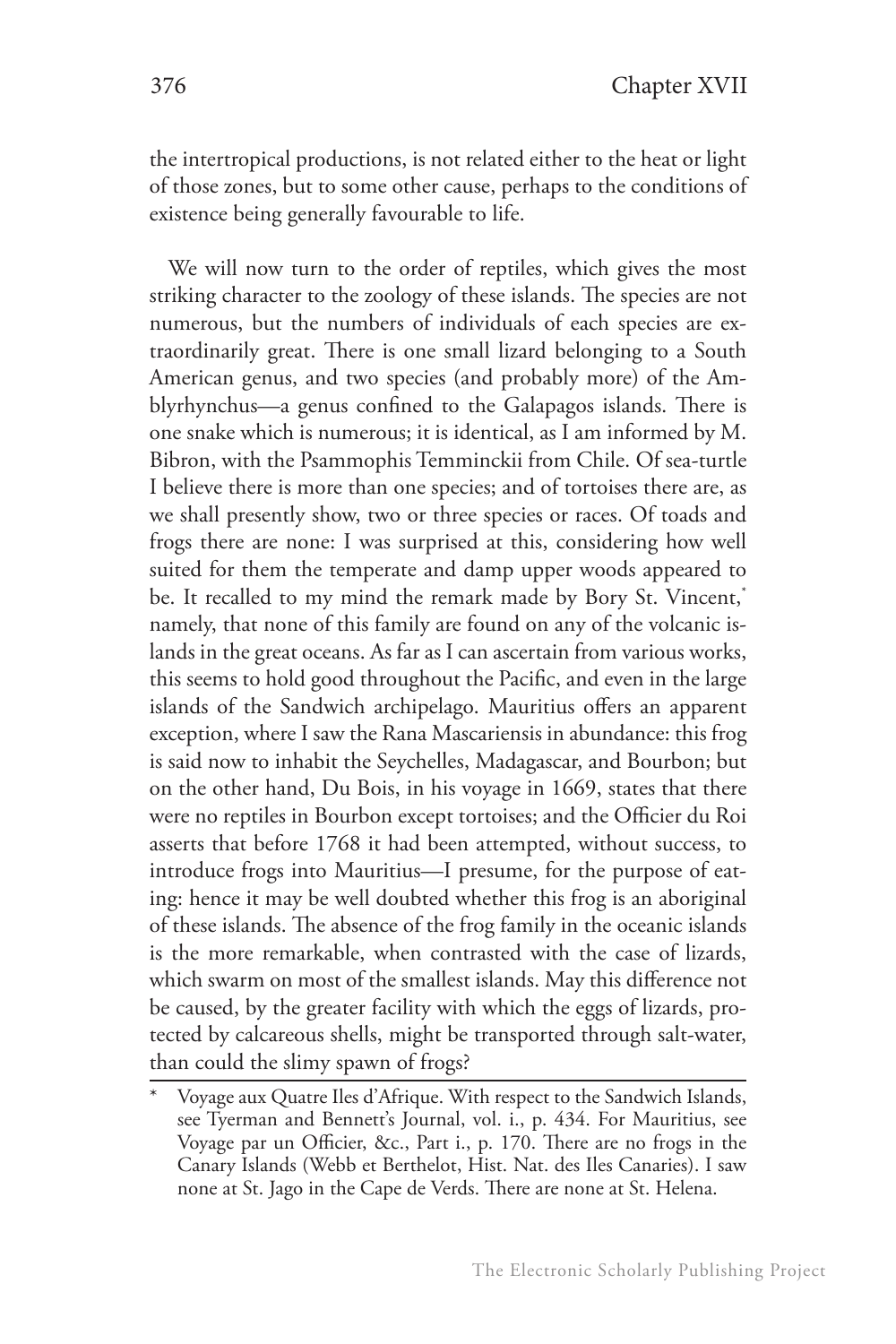I will first describe the habits of the tortoise (Testudo nigra, formerly called Indica), which has been so frequently alluded to. These animals are found, I believe, on all the islands of the Archipelago; certainly on the greater number. They frequent in preference the high damp parts, but they likewise live in the lower and arid districts. I have already shown, from the numbers which have been caught in a single day, how very numerous they must be. Some grow to an immense size: Mr. Lawson, an Englishman, and vice-governor of the colony, told us that he had seen several so large, that it required six or eight men to lift them from the ground; and that some had afforded as much as two hundred pounds of meat. The old males are the largest, the females rarely growing to so great a size: the male can readily be distinguished from the female by the greater length of its tail. The tortoises which live on those islands where there is no water, or in the lower and arid parts of the others, feed chiefly on the succulent cactus. Those which frequent the higher and damp regions, eat the leaves of various trees, a kind of berry (called guayavita) which is acid and austere, and likewise a pale green filamentous lichen (Usnera plicata), that hangs in tresses from the boughs of the trees.

The tortoise is very fond of water, drinking large quantities, and wallowing in the mud. The larger islands alone possess springs, and these are always situated towards the central parts, and at a considerable height. The tortoises, therefore, which frequent the lower districts, when thirsty, are obliged to travel from a long distance. Hence broad and well-beaten paths branch off in every direction from the wells down to the seacoast; and the Spaniards by following them up, first discovered the watering-places. When I landed at Chatham Island, I could not imagine what animal travelled so methodically along well-chosen tracks. Near the springs it was a curious spectacle to behold many of these huge creatures, one set eagerly travelling onwards with outstretched necks, and another set returning, after having drunk their fill. When the tortoise arrives at the spring, quite regardless of any spectator, he buries his head in the water above his eyes, and greedily swallows great mouthfulls, at the rate of about ten in a minute. The inhabitants say each animal stays three or four days in the neighbourhood of the water, and then returns to the lower country; but they differed respecting the frequency of these visits. The animal probably regulates them according to the nature of the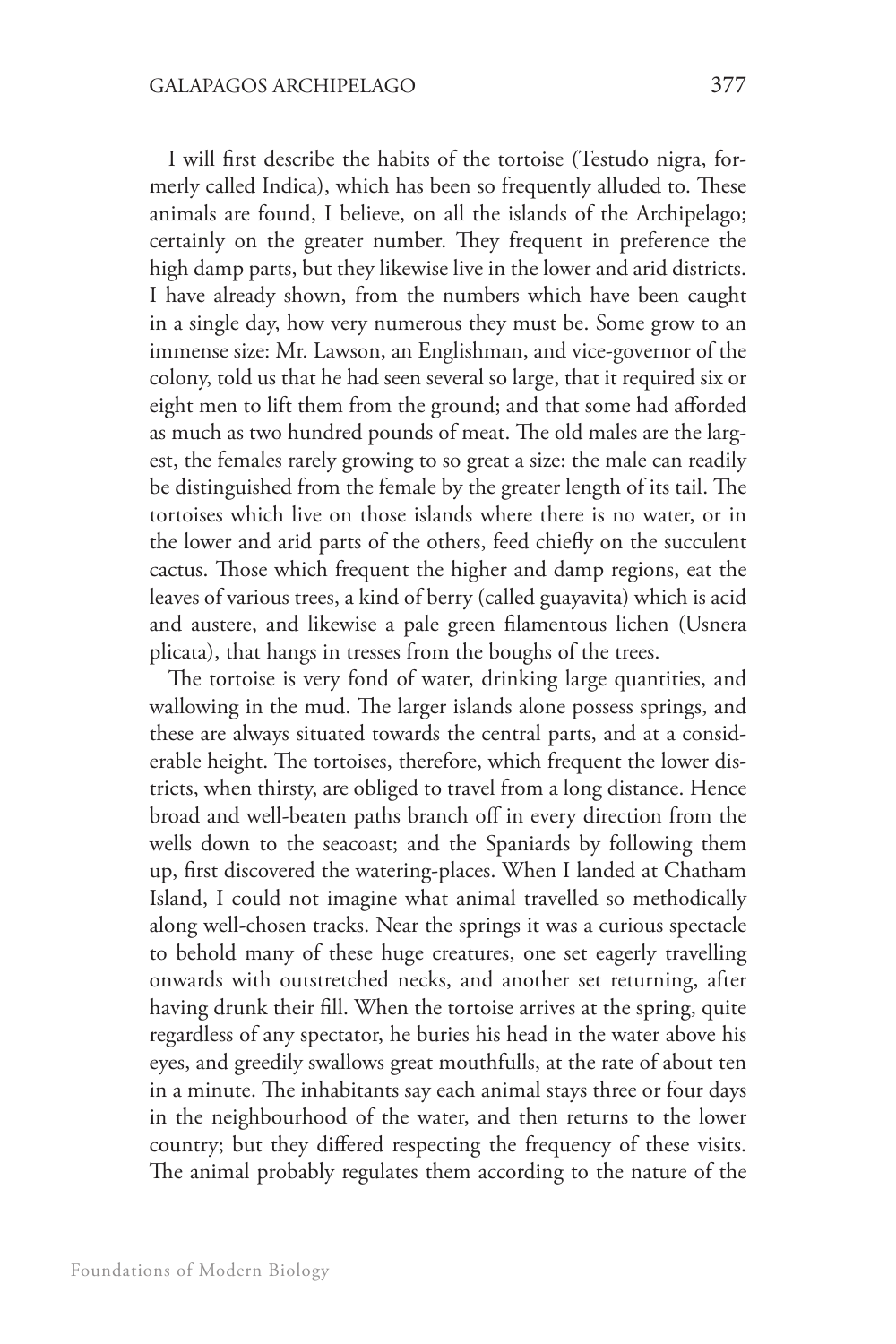food on which it has lived. It is, however, certain, that tortoises can subsist even on those islands, where there is no other water than what falls during a few rainy days in the year.

I believe it is well ascertained, that the bladder of the frog acts as a reservoir for the moisture necessary to its existence: such seems to be the case with the tortoise. For some time after a visit to the springs, their urinary bladders are distended with fluid, which is said gradually to decrease in volume, and to become less pure. The inhabitants, when walking in the lower district, and overcome with thirst, often take advantage of this circumstance, and drink the contents of the bladder if full: in one I saw killed, the fluid was quite limpid, and had only a very slightly bitter taste. The inhabitants, however, always first drink the water in the pericardium, which is described as being best.

The tortoises, when purposely moving towards any point, travel by night and day, and arrive at their journey's end much sooner than would be expected. The inhabitants, from observing marked individuals, consider that they travel a distance of about eight miles in two or three days. One large tortoise, which I watched, walked at the rate of sixty yards in ten minutes, that is 360 yards in the hour, or four miles a day,—allowing a little time for it to eat on the road. During the breeding season, when the male and female are together, the male utters a hoarse roar or bellowing, which, it is said, can be heard at the distance of more than a hundred yards. The female never uses her voice, and the male only at these times; so that when the people hear this noise, they know that the two are together. They were at this time (October) laying their eggs. The female, where the soil is sandy, deposits them together, and covers them up with sand; but where the ground is rocky she drops them indiscriminately in any hole: Mr. Bynoe found seven placed in a fissure. The egg is white and spherical; one which I measured was seven inches and three-eighths in circumference, and therefore larger than a hen's egg. The young tortoises, as soon as they are hatched, fall a prey in great numbers to the carrion-feeding buzzard. The old ones seem generally to die from accidents, as from falling down precipices: at least, several of the inhabitants told me, that they had never found one dead without some evident cause.

The inhabitants believe that these animals are absolutely deaf; certainly they do not overhear a person walking close behind them. I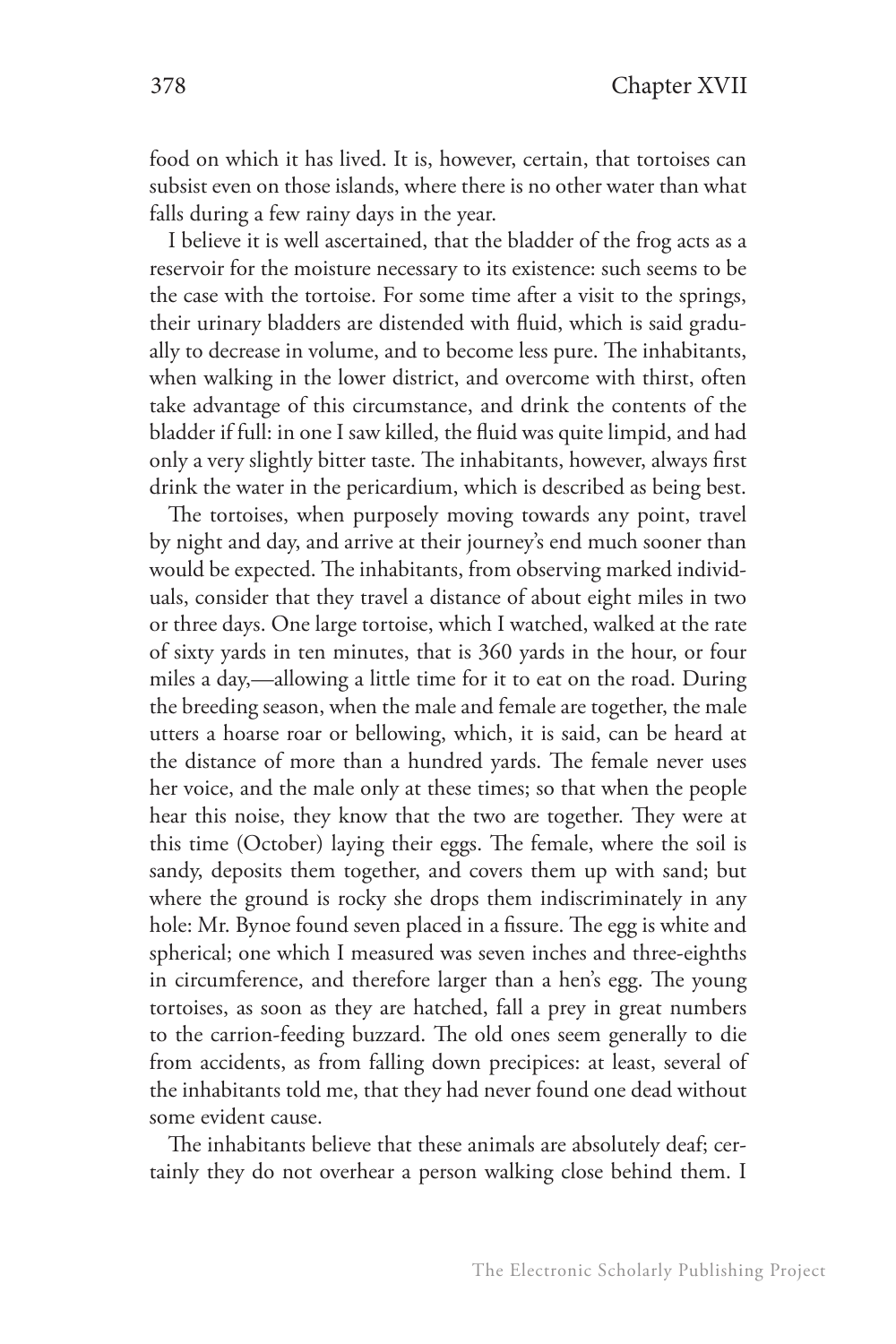was always amused when overtaking one of these great monsters, as it was quietly pacing along, to see how suddenly, the instant I passed, it would draw in its head and legs, and uttering a deep hiss fall to the ground with a heavy sound, as if struck dead. I frequently got on their backs, and then giving a few raps on the hinder part of their shells, they would rise up and walk away;—but I found it very difficult to keep my balance. The flesh of this animal is largely employed, both fresh and salted; and a beautifully clear oil is prepared from the fat. When a tortoise is caught, the man makes a slit in the skin near its tail, so as to see inside its body, whether the fat under the dorsal plate is thick. If it is not, the animal is liberated; and it is said to recover soon from this strange operation. In order to secure the tortoises, it is not sufficient to turn them like turtle, for they are often able to get on their legs again.

There can be little doubt that this tortoise is an aboriginal inhabitant of the Galapagos; for it is found on all, or nearly all, the islands, even on some of the smaller ones where there is no water; had it been an imported species, this would hardly have been the case in a group which has been so little frequented. Moreover, the old Bucaniers found this tortoise in greater numbers even than at present: Wood and Rogers also, in 1708, say that it is the opinion of the Spaniards, that it is found nowhere else in this quarter of the world. It is now widely distributed; but it may be questioned whether it is in any other place an aboriginal. The bones of a tortoise at Mauritius, associated with those of the extinct Dodo, have generally been considered as belonging to this tortoise: if this had been so, undoubtedly it must have been there indigenous; but M. Bibron informs me that he believes that it was distinct, as the species now living there certainly is.

The Amblyrhynchus, a remarkable genus of lizards, is confined to this archipelago: there are two species, resembling each other in general form, one being terrestrial and the other aquatic. This latter species (A. cristatus) was first characterised by Mr. Bell, who well foresaw, from its short, broad head, and strong claws of equal length, that its habits of life would turn out very peculiar, and different from those of its nearest ally, the Iguana. It is extremely common on all the islands throughout the group, and lives exclusively on the rocky sea-beaches, being never found, at least I never saw one, even ten yards in-shore. It is a hideous-looking creature, of a dirty black co-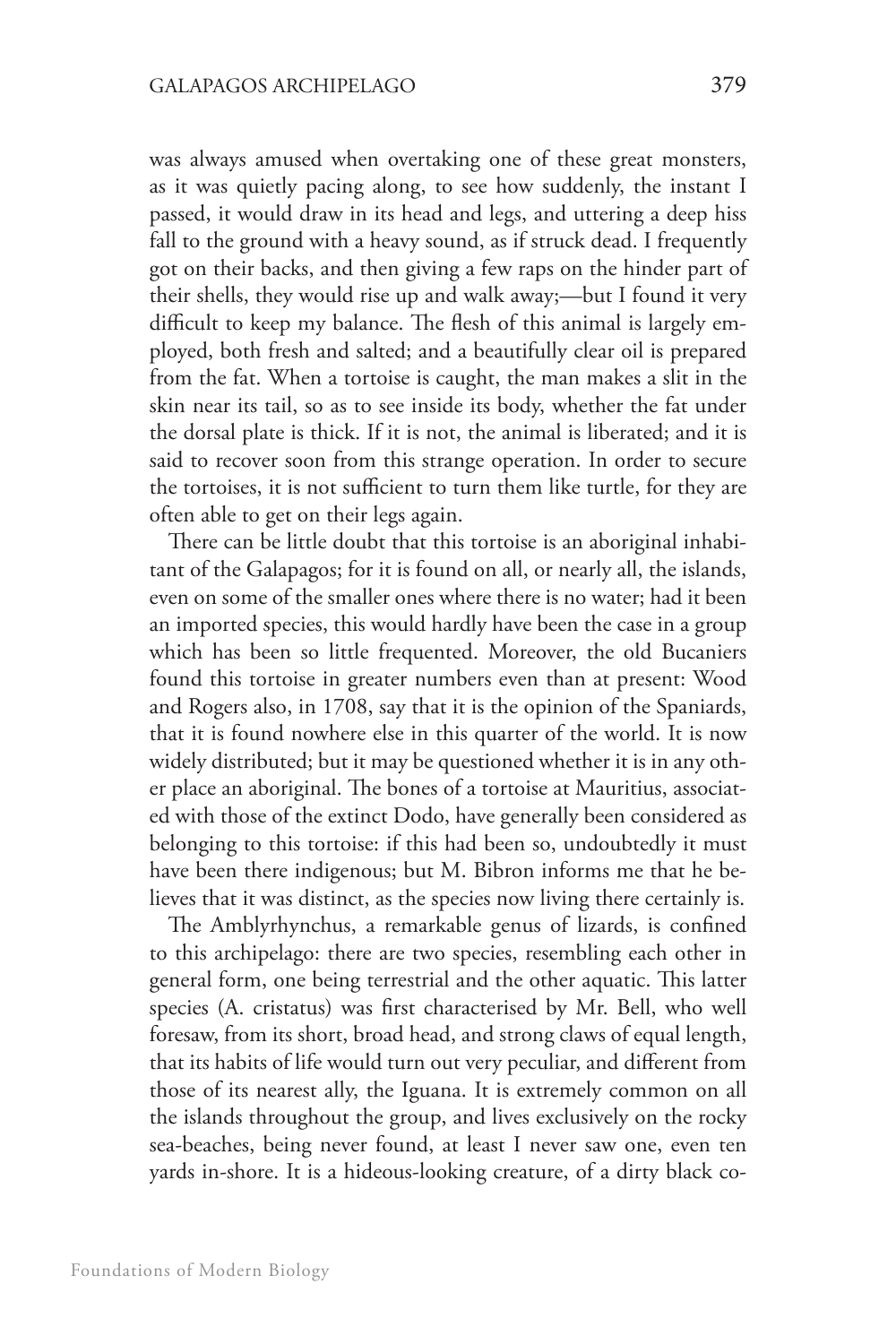

Amblyrhynchus cristatus. a, Tooth of, natural size, and likewise magnified. lour, stupid, and sluggish in its movements. The usual length of a full-grown one is about a yard, but there are some even four feet long; a large one weighed twenty pounds: on the island of Albemarle they seem to grow to a greater size than elsewhere. Their tails are flattened sideways, and all four feet partially webbed. They are occasionally seen some hundred yards from the shore, swimming about; and Captain Collnett, in his Voyage, says, "They go to sea in herds a-fishing, and sun themselves on the rocks; and may be called alligators in miniature." It must not, however, be supposed that they live on fish. When in the water this lizard swims with perfect ease and quickness, by a serpentine movement of its body and flattened tail the legs being motionless and closely collapsed on its sides. A seaman on board sank one, with a heavy weight attached to it, thinking thus to kill it directly; but when, an hour afterwards, he drew up the line, it was quite active. Their limbs and strong claws are admirably adapted for crawling over the rugged and fissured masses of lava, which everywhere form the coast. In such situations, a group of six or seven of these hideous reptiles may oftentimes be seen on the black rocks, a few feet above the surf, basking in the sun with outstretched legs.

I opened the stomachs of several, and found them largely distended with minced sea-weed (Ulvæ), which grows in thin foliaceous expansions of a bright green or a dull red colour. I do not recollect having observed this sea-weed in any quantity on the tidal rocks; and I have reason to believe it grows at the bottom of the sea, at some little distance from the coast. If such be the case, the object of these animals occasionally going out to sea is explained. The stomach contained nothing but the sea-weed. Mr. Bynoe, however, found a piece of a crab in one; but this might have got in accidentally, in the same manner as I have seen a caterpillar, in the midst of some lichen, in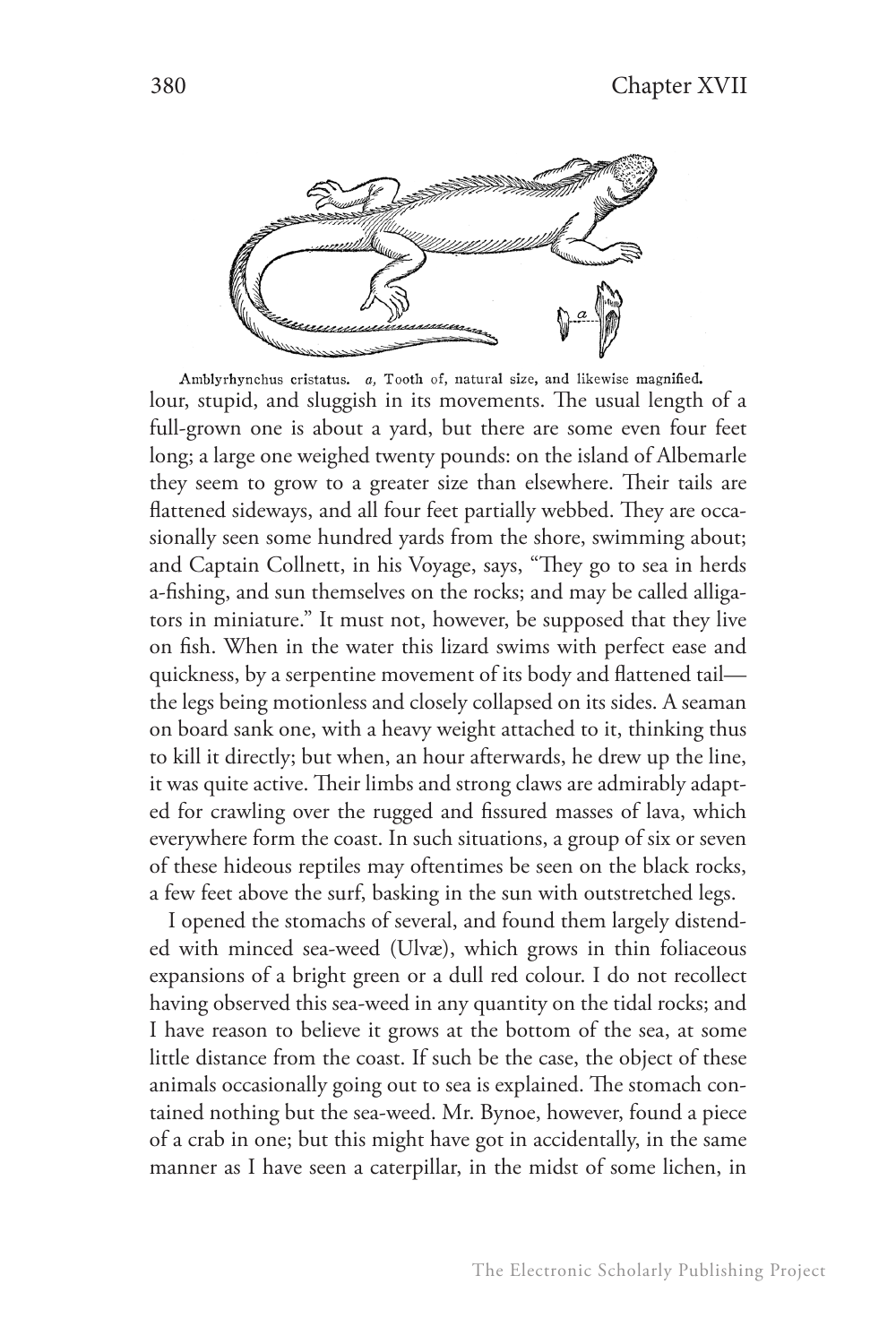the paunch of a tortoise. The intestines were large, as in other herbivorous animals. The nature of this lizard's food, as well as the structure of its tail and feet, and the fact of its having been seen voluntarily swimming out at sea, absolutely prove its aquatic habits; yet there is in this respect one strange anomaly, namely, that when frightened it will not enter the water. Hence it is easy to drive these lizards down to any little point overhanging the sea, where they will sooner allow a person to catch hold of their tails than jump into the water. They do not seem to have any notion of biting; but when much frightened they squirt a drop of fluid from each nostril. I threw one several times as far as I could, into a deep pool left by the retiring tide; but it invariably returned in a direct line to the spot where I stood. It swam near the bottom, with a very graceful and rapid movement, and occasionally aided itself over the uneven ground with its feet. As soon as it arrived near the edge, but still being under water, it tried to conceal itself in the tufts of sea-weed, or it entered some crevice. As soon as it thought the danger was past, it crawled out on the dry rocks, and shuffled away as quickly as it could. I several times caught this same lizard, by driving it down to a point, and though possessed of such perfect powers of diving and swimming, nothing would induce it to enter the water; and as often as I threw it in, it returned in the manner above described. Perhaps this singular piece of apparent stupidity may be accounted for by the circumstance, that this reptile has no enemy whatever on shore, whereas at sea it must often fall a prey to the numerous sharks. Hence, probably, urged by a fixed and hereditary instinct that the shore is its place of safety, whatever the emergency may be, it there takes refuge.

During our visit (in October), I saw extremely few small individuals of this species, and none I should think under a year old. From this circumstance it seems probable that the breeding season had not then commenced. I asked several of the inhabitants if they knew where it laid its eggs: they said that they knew nothing of its propagation, although well acquainted with the eggs of the land kind—a fact, considering how very common this lizard is, not a little extraordinary.

We will now turn to the terrestrial species (A. Demarlii), with a round tail, and toes without webs. This lizard, instead of being found like the other on all the islands, is confined to the central part of the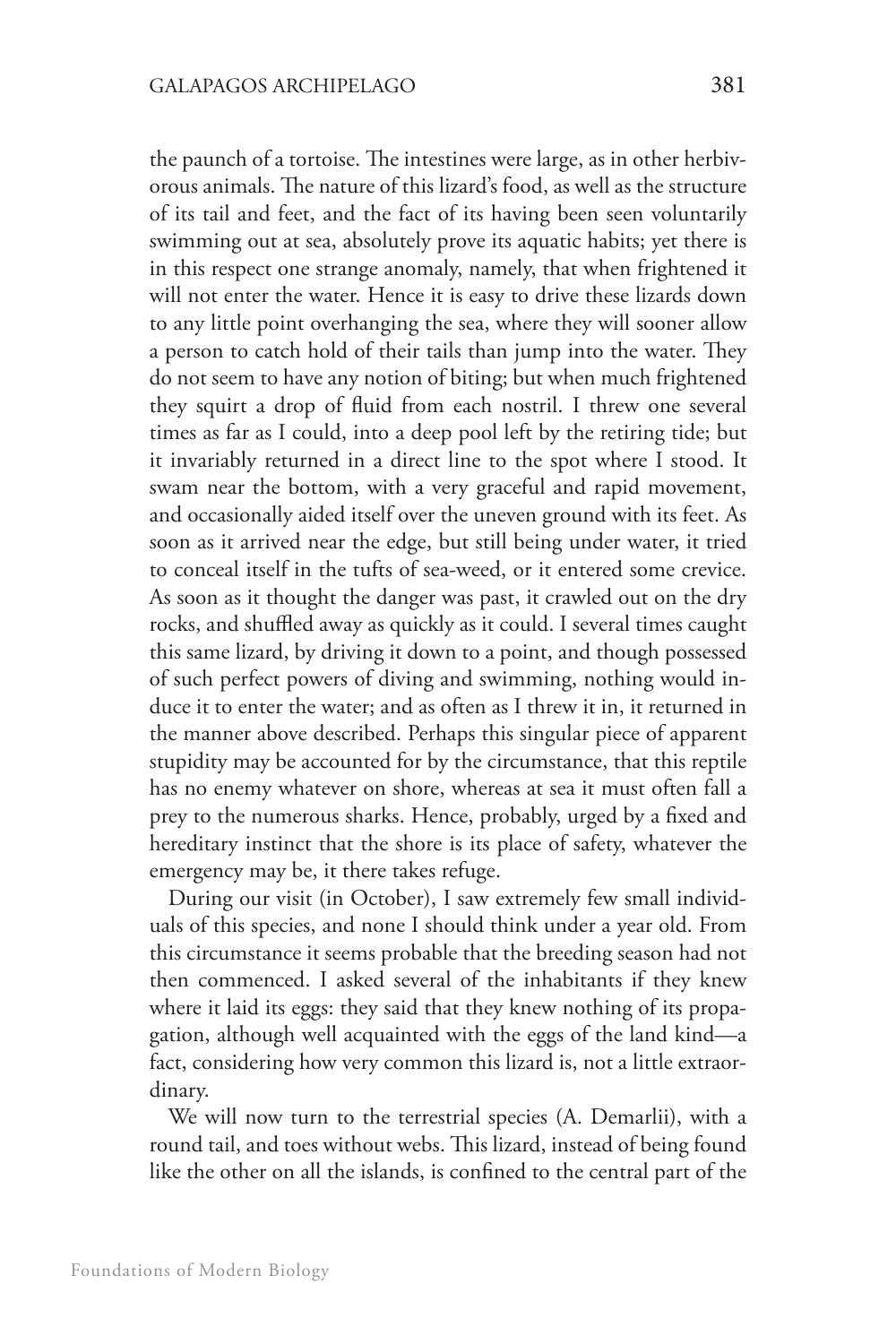archipelago, namely to Albemarle, James, Barrington, and Indefatigable islands. To the southward, in Charles, Hood, and Chatham islands, and to the northward, in Towers, Bindloes, and Abingdon, I neither saw nor heard of any. It would appear as if it had been created in the centre of the archipelago, and thence had been dispersed only to a certain distance. Some of these lizards inhabit the high and damp parts of the islands, but they are much more numerous in the lower and sterile districts near the coast. I cannot give a more forcible proof of their numbers, than by stating that when we were left at James Island, we could not for some time find a spot free from their burrows on which to pitch our single tent. Like their brothers the sea-kind, they are ugly animals, of a yellowish orange beneath, and of a brownish red colour above: from their low facial angle they have a singularly stupid appearance. They are, perhaps, of a rather less size than the marine species; but several of them weighed between ten and fifteen pounds. In their movements they are lazy and half torpid. When not frightened, they slowly crawl along with their tails and bellies dragging on the ground. They often stop, and doze for a minute or two, with closed eyes and hind legs spread out on the parched soil.

They inhabit burrows, which they sometimes make between fragments of lava, but more generally on level patches of the soft sandstone-like tuff. The holes do not appear to be very deep, and they enter the ground at a small angle; so that when walking over these lizard-warrens, the soil is constantly giving way, much to the annoyance of the tired walker. This animal, when making its burrow, works alternately the opposite sides of its body. One front leg for a short time scratches up the soil, and throws it towards the hind foot, which is well placed so as to heave it beyond the mouth of the hole. That side of the body being tired, the other takes up the task, and so on alternately. I watched one for a long time, till half its body was buried; I then walked up and pulled it by the tail; at this it was greatly astonished, and soon shuffled up to see what was the matter; and then stared me in the face, as much as to say, "What made you pull my tail?"

They feed by day, and do not wander far from their burrows; if frightened, they rush to them with a most awkward gait. Except when running down hill, they cannot move very fast, apparently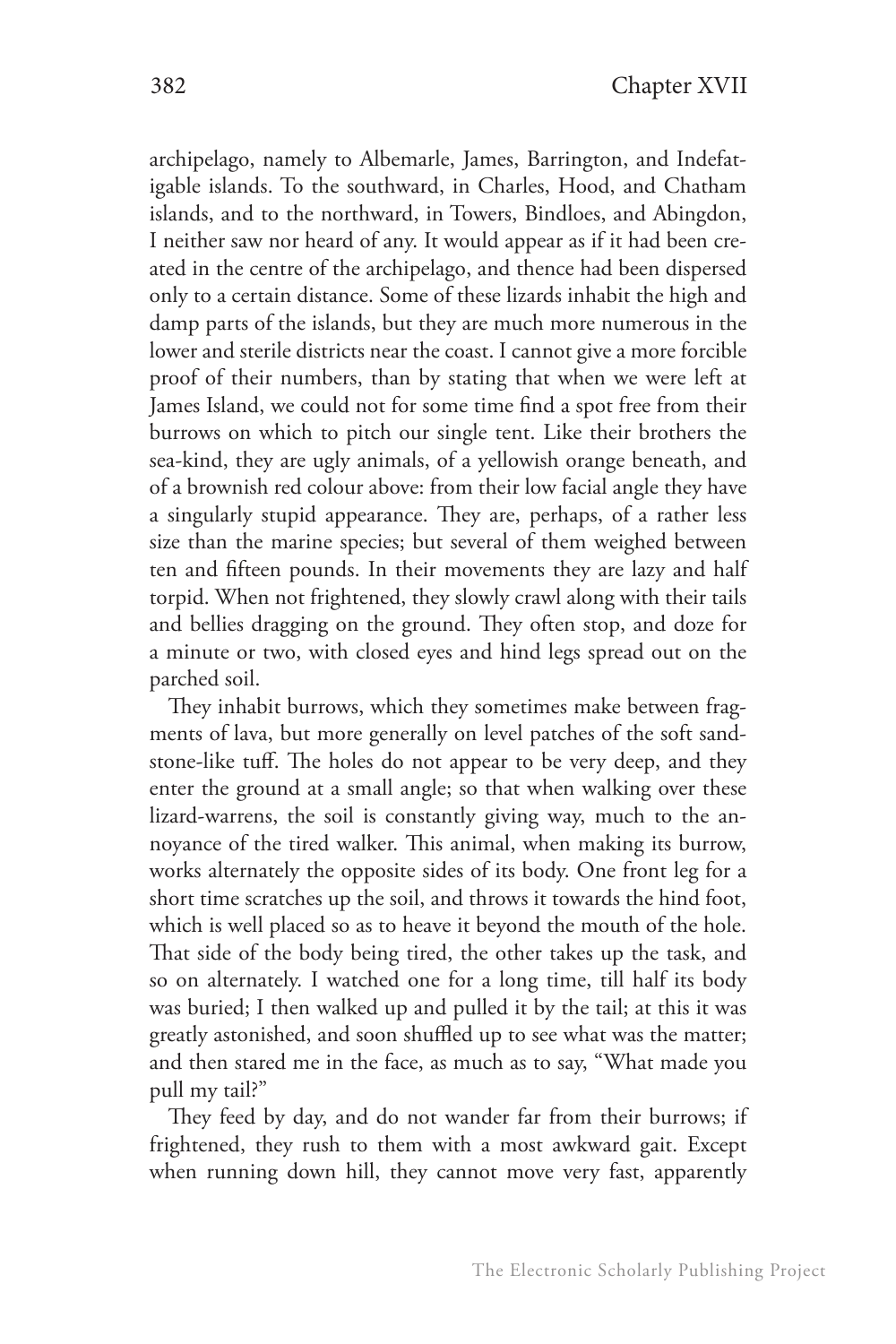from the lateral position of their legs. They are not at all timorous: when attentively watching any one, they curl their tails, and, raising themselves on their front legs, nod their heads vertically, with a quick movement, and try to look very fierce: but in reality they are not at all so; if one just stamps on the ground, down go their tails, and off they shuffle as quickly as they can. I have frequently observed small fly-eating lizards, when watching anything, nod their heads in precisely the same manner; but I do not at all know for what purpose. If this Amblyrhynchus is held and plagued with a stick, it will bite it very severely; but I caught many by the tail, and they never tried to bite me. If two are placed on the ground and held together, they will fight, and bite each other till blood is drawn.

The individuals, and they are the greater number, which inhabit the lower country, can scarcely taste a drop of water throughout the year; but they consume much of the succulent cactus, the branches of which are occasionally broken off by the wind. I several times threw a piece to two or three of them when together; and it was amusing enough to see them trying to seize and carry it away in their mouths, like so many hungry dogs with a bone. They eat very deliberately, but do not chew their food. The little birds are aware how harmless these creatures are: I have seen one of the thick-billed finches picking at one end of a piece of cactus (which is much relished by all the animals of the lower region), whilst a lizard was eating at the other end; and afterwards the little bird with the utmost indifference hopped on the back of the reptile.

I opened the stomachs of several, and found them full of vegetable fibres and leaves of different trees, especially of an acacia. In the upper region they live chiefly on the acid and astringent berries of the guayavita, under which trees I have seen these lizards and the huge tortoises feeding together. To obtain the acacia-leaves they crawl up the low stunted trees; and it is not uncommon to see a pair quietly browsing, whilst seated on a branch several feet above the ground. These lizards, when cooked, yield a white meat, which is liked by those whose stomachs soar above all prejudices. Humboldt has remarked that in intertropical South America, all lizards which inhabit dry regions are esteemed delicacies for the table. The inhabitants state that those which inhabit the upper damp parts drink water, but that the others do not, like the tortoises, travel up for it from the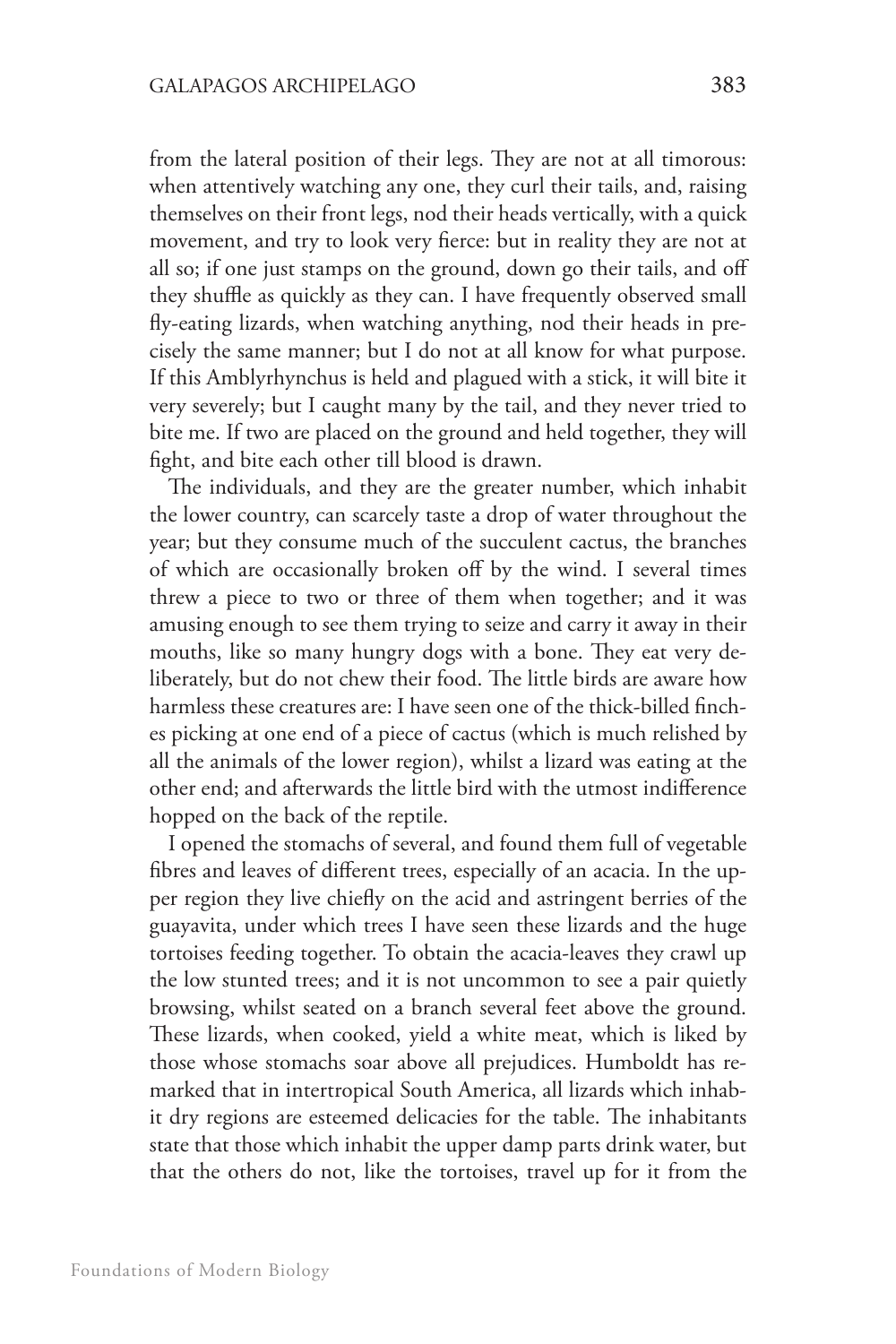lower sterile country. At the time of our visit, the females had within their bodies numerous, large, elongated eggs, which they lay in their burrows: the inhabitants seek them for food.

These two species of Amblyrhynchus agree, as I have already stated, in their general structure, and in many of their habits. Neither have that rapid movement, so characteristic of the genera Lacerta and Iguana. They are both herbivorous, although the kind of vegetation on which they feed is so very different. Mr. Bell has given the name to the genus from the shortness of the snout; indeed, the form of the mouth may almost be compared to that of the tortoise: one is led to suppose that this is an adaptation to their herbivorous appetites. It is very interesting thus to find a well-characterized genus, having its marine and terrestrial species, belonging to so confined a portion of the world. The aquatic species is by far the most remarkable, because it is the only existing lizard which lives on marine vegetable productions. As I at first observed, these islands are not so remarkable for the number of the species of reptiles, as for that of the individuals; when we remember the well-beaten paths made by the thousands of huge tortoises—the many turtles—the great warrens of the terrestrial Amblyrhynchus—and the groups of the marine species basking on the coast-rocks of every island—we must admit that there is no other quarter of the world where this Order replaces the herbivorous mammalia in so extraordinary a manner. The geologist on hearing this will probably refer back in his mind to the Secondary epochs, when lizards, some herbivorous, some carnivorous, and of dimensions comparable only with our existing whales, swarmed on the land and in the sea. It is, therefore, worthy of his observation, that this archipelago, instead of possessing a humid climate and rank vegetation, cannot be considered otherwise than extremely arid, and, for an equatorial region, remarkably temperate.

To finish with the zoology: the fifteen kinds of sea-fish which I procured here are all new species; they belong to twelve genera, all widely distributed, with the exception of Prionotus, of which the four previously known species live on the eastern side of America. Of land-shells I collected sixteen kinds (and two marked varieties), of which, with the exception of one Helix found at Tahiti, all are peculiar to this archipelago: a single fresh-water shell (Paludina) is common to Tahiti and Van Diemen's Land. Mr. Cuming, before our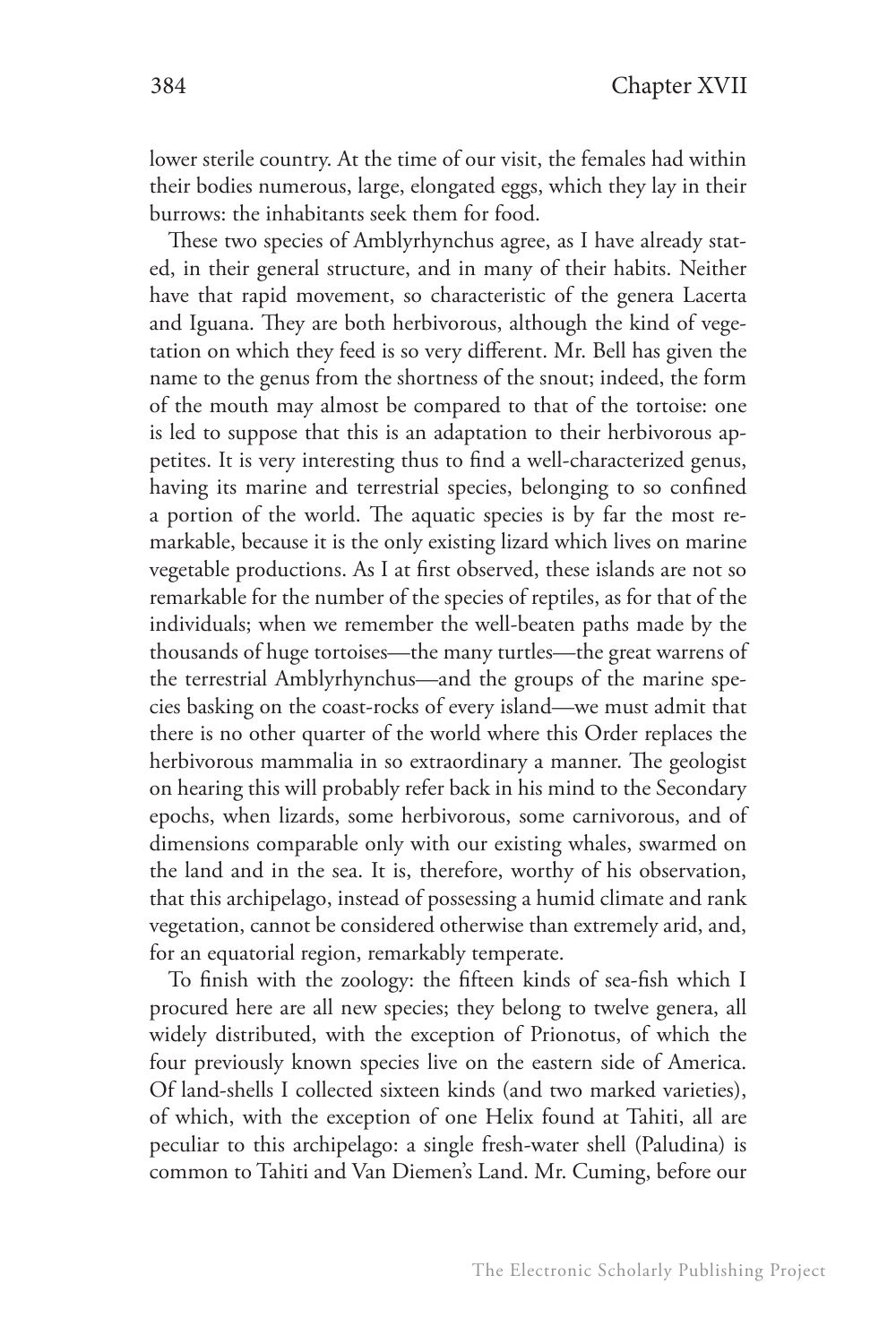voyage, procured here ninety species of sea-shells, and this does not include several species not yet specifically examined, of Trochus, Turbo, Monodonta, and Nassa. He has been kind enough to give me the following interesting results: of the ninety shells, no less than forty-seven are unknown elsewhere—a wonderful fact, considering how widely distributed sea-shells generally are. Of the forty-three shells found in other parts of the world, twenty-five inhabit the western coast of America, and of these eight are distinguishable as varieties; the remaining eighteen (including one variety) were found by Mr. Cuming in the Low archipelago, and some of them also at the Philippines. This fact of shells from islands in the central parts of the Pacific occurring here, deserves notice, for not one single seashell is known to be common to the islands of that ocean and to the west coast of America. The space of open sea running north and south off the west coast, separates two quite distinct conchological provinces; but at the Galapagos Archipelago we have a halting-place, where many new forms have been created, and whither these two great conchological provinces have each sent several colonists. The American province has also sent here representative species; for there is a Galapageian species of Monoceros, a genus only found on the west coast of America; and there are Galapageian species of Fissurella and Cancellaria, genera common on the west coast, but not found (as I am informed by Mr. Cuming) in the central islands of the Pacific. On the other hand, there are Galapageian species of Oniscia and Stylifer, genera common to the West Indies and to the Chinese and Indian seas, but not found either on the west coast of America or in the central Pacific. I may here add, that after the comparison by Messrs. Cuming and Hinds of about 2000 shells from the eastern and western coasts of America, only one single shell was found in common, namely, the Purpura patula, which inhabits the West Indies, the coast of Panama, and the Galapagos. We have, therefore, in this quarter of the world, three great conchological sea-provinces, quite distinct, though surprisingly near each other, being separated by long north and south spaces either of land or of open sea.

I took great pains in collecting the insects, but, excepting Tierra del Fuego, I never saw in this respect so poor a country. Even in the upper and damp region I procured very few, excepting some minute Diptera and Hymenoptera, mostly of common mundane forms.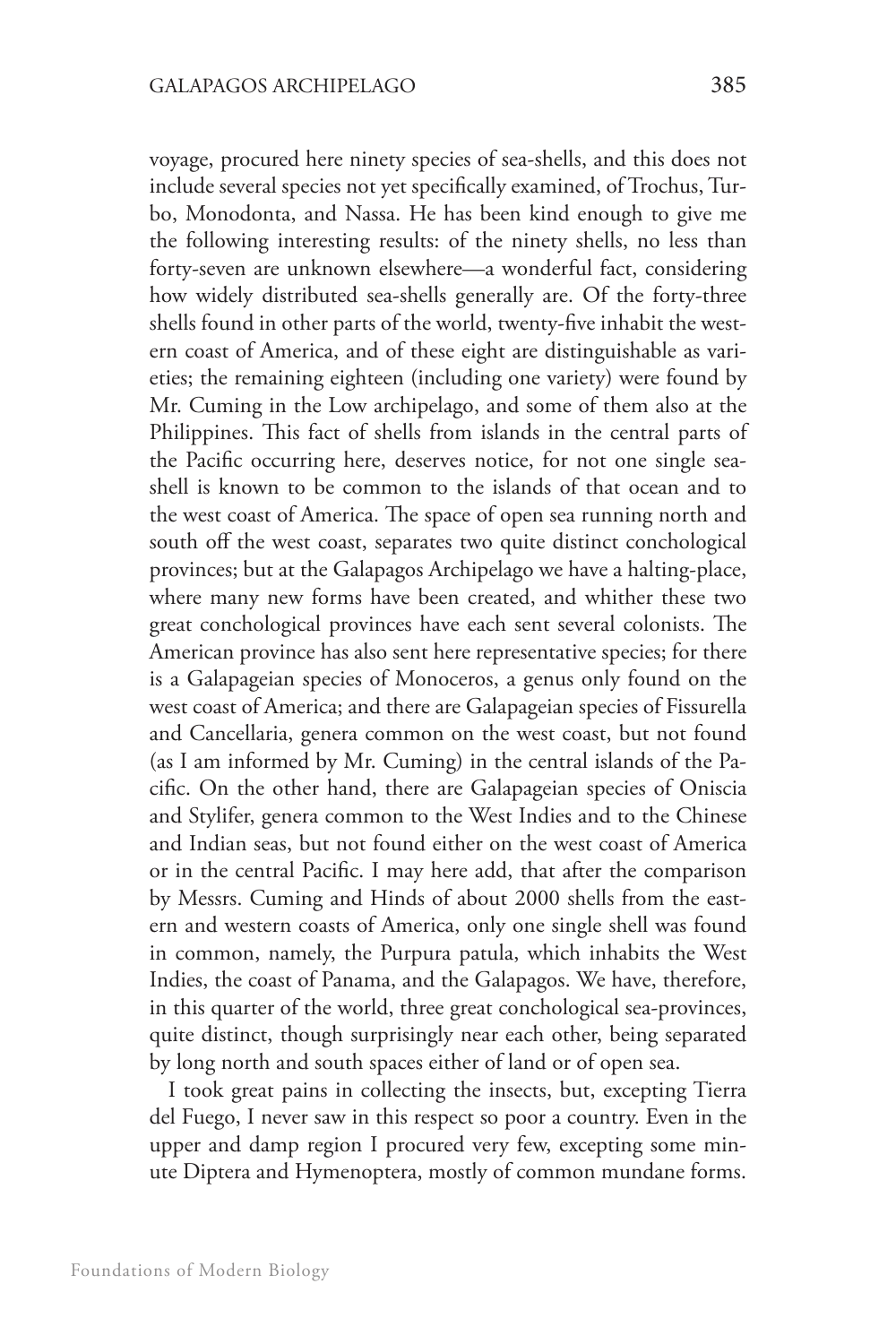As before remarked, the insects, for a tropical region, are of very small size and dull colours. Of beetles I collected twenty-five species (excluding a Dermestes and Corynetes imported, wherever a ship touches); of these, two belong to the Harpalidæ, two to the Hydrophilidæ, nine to three families of the Heteromera, and the remaining twelve to as many different families. This circumstance of insects (and I may add plants), where few in number, belonging to many different families, is, I believe, very general. Mr. Waterhouse, who has published\* an account of the insects of this archipelago, and to whom I am indebted for the above details, informs me that there are several new genera; and that of the genera not new, one or two are American, and the rest of mundane distribution. With the exception of a wood-feeding Apate, and of one or probably two water-beetles from the American continent, all the species appear to be new.

The botany of this group is fully as interesting as the zoology. Dr. J. Hooker will soon publish in the 'Linnean Transactions' a full account of the Flora, and I am much indebted to him for the following details. Of flowering plants there are, as far as at present is known, 185 species, and 40 cryptogamic species, making together 225; of this number I was fortunate enough to bring home 193. Of the flowering plants, 100 are new species, and are probably confined to this archipelago. Dr. Hooker conceives that, of the plants not so confined, at least 10 species found near the cultivated ground at Charles Island, have been imported. It is, I think, surprising that more American species have not been introduced naturally, considering that the distance is only between 500 and 600 miles from the continent; and that (according to Collnett, p. 58) drift-wood, bamboos, canes, and the nuts of a palm, are often washed on the south-eastern shores. The proportion of 100 flowering plants out of 185 (or 175 excluding the imported weeds) being new, is sufficient, I conceive, to make the Galapagos Archipelago a distinct botanical province; but this Flora is not nearly so peculiar as that of St. Helena, nor, as I am informed by Dr. Hooker, of Juan Fernandez. The peculiarity of the Galapageian Flora is best shown in certain families;—thus there are 21 species of Compositæ, of which 20 are peculiar to this archipelago; these belong to twelve genera, and of these genera no less than ten are confined to the archipelago! Dr. Hooker informs me that the Flora

Ann. and Mag. of Nat. Hist., vol. xvi. p. 19.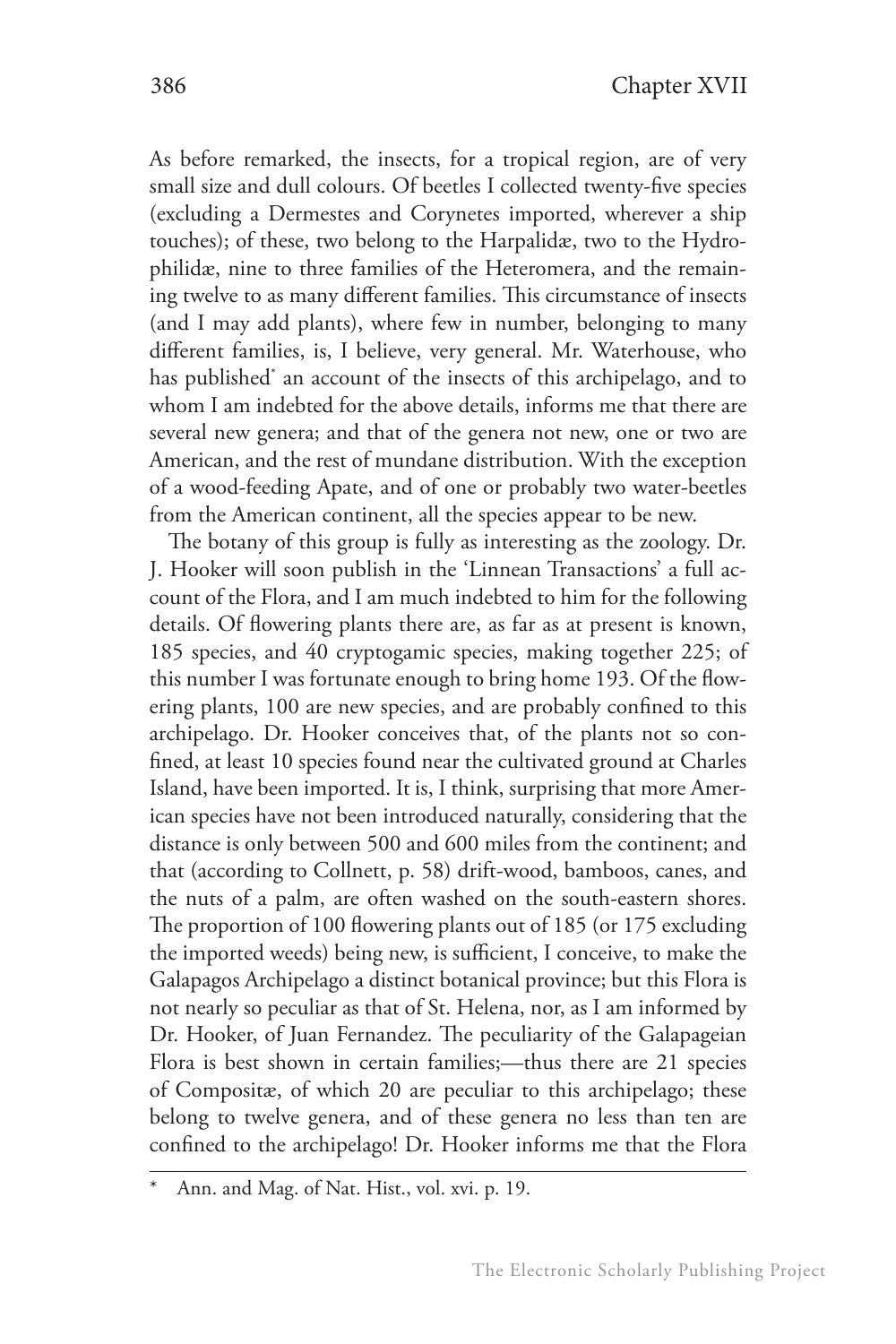has an undoubted Western American character; nor can he detect in it any affinity with that of the Pacific. If, therefore, we except the eighteen marine, the one fresh-water, and one land-shell, which have apparently come here as colonists from the central islands of the Pacific, and likewise the one distinct Pacific species of the Galapageian group of finches, we see that this archipelago, though standing in the Pacific Ocean, is zoologically part of America.

If this character were owing merely to immigrants from America, there would be little remarkable in it; but we see that a vast majority of all the land animals, and that more than half of the flowering plants, are aboriginal productions. It was most striking to be surrounded by new birds, new reptiles, new shells, new insects, new plants, and yet by innumerable trifling details of structure, and even by the tones of voice and plumage of the birds, to have the temperate plains of Patagonia, or the hot dry deserts of Northern Chile, vividly brought before my eyes. Why, on these small points of land, which within a late geological period must have been covered by the ocean, which are formed of basaltic lava, and therefore differ in geological character from the American continent, and which are placed under a peculiar climate,—why were their aboriginal inhabitants, associated, I may add, in different proportions both in kind and number from those on the continent, and therefore acting on each other in a different manner—why were they created on American types of organization? It is probable that the islands of the Cape de Verd group resemble, in all their physical conditions, far more closely the Galapagos Islands than these latter physically resemble the coast of America; yet the aboriginal inhabitants of the two groups are totally unlike; those of the Cape de Verd Islands bearing the impress of Africa, as the inhabitants of the Galapagos Archipelago are stamped with that of America.

I have not as yet noticed by far the most remarkable feature in the natural history of this archipelago; it is, that the different islands to a considerable extent are inhabited by a different set of beings. My attention was first called to this fact by the Vice-Governor, Mr. Lawson, declaring that the tortoises differed from the different islands, and that he could with certainty tell from which island any one was brought. I did not for some time pay sufficient attention to this state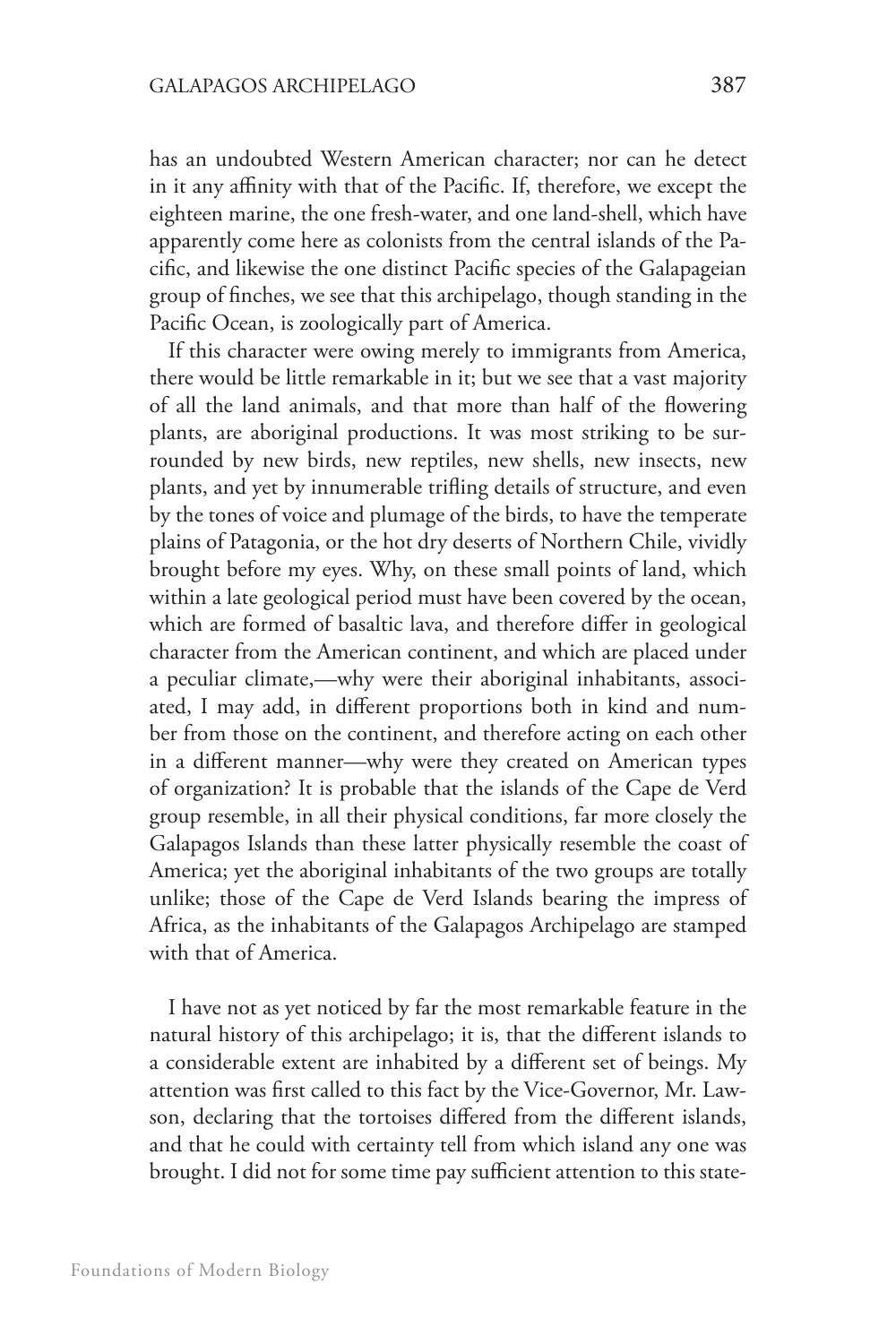ment, and I had already partially mingled together the collections from two of the islands. I never dreamed that islands, about fifty or sixty miles apart, and most of them in sight of each other, formed of precisely the same rocks, placed under a quite similar climate, rising to a nearly equal height, would have been differently tenanted; but we shall soon see that this is the case. It is the fate of most voyagers, no sooner to discover what is most interesting in any locality, than they are hurried from it; but I ought, perhaps, to be thankful that I obtained sufficient materials to establish this most remarkable fact in the distribution of organic beings.

The inhabitants, as I have said, state that they can distinguish the tortoises from the different islands; and that they differ not only in size, but in other characters. Captain Porter has described\* those from Charles and from the nearest island to it, namely, Hood Island, as having their shells in front thick and turned up like a Spanish saddle, whilst the tortoises from James Island are rounder, blacker, and have a better taste when cooked. M. Bibron, moreover, informs me that he has seen what he considers two distinct species of tortoise from the Galapagos, but he does not know from which islands. The specimens that I brought from three islands were young ones; and probably owing to this cause, neither Mr. Gray nor myself could find in them any specific differences. I have remarked that the marine Amblyrhynchus was larger at Albemarle Island than elsewhere; and M. Bibron informs me that he has seen two distinct aquatic species of this genus; so that the different islands probably have their representative species or races of the Amblyrhynchus, as well as of the tortoise. My attention was first thoroughly aroused, by comparing together the numerous specimens, shot by myself and several other parties on board, of the mocking-thrushes, when, to my astonishment, I discovered that all those from Charles Island belonged to one species (Mimus trifasciatus); all from Albemarle Island to M. parvulus; and all from James and Chatham Islands (between which two other islands are situated, as connecting links) belonged to M. melanotis. These two latter species are closely allied, and would by some ornithologists be considered as only well-marked races or varieties; but the Mimus trifasciatus is very distinct. Unfortunately most of the specimens of the finch tribe were mingled together; but I have

Voyage in the U. S. ship Essex, vol. i. p. 215.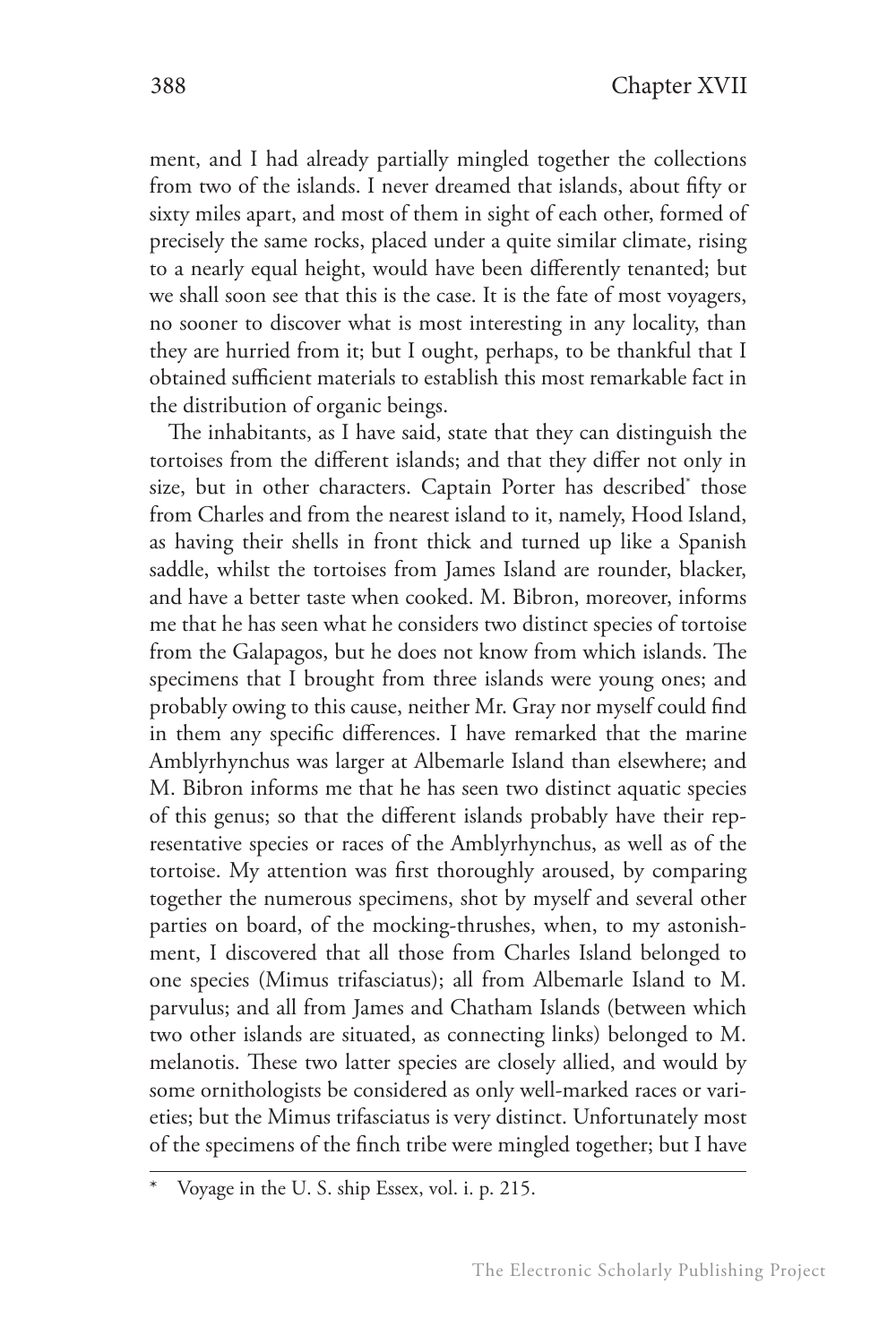strong reasons to suspect that some of the species of the sub-group Geospiza are confined to separate islands. If the different islands have their representatives of Geospiza, it may help to explain the singularly large number of the species of this sub-group in this one small archipelago, and as a probable consequence of their numbers, the perfectly graduated series in the size of their beaks. Two species of the sub-group Cactornis, and two of Camarhynchus, were procured in the archipelago; and of the numerous specimens of these two subgroups shot by four collectors at James Island, all were found to belong to one species of each; whereas the numerous specimens shot either on Chatham or Charles Island (for the two sets were mingled together) all belonged to the two other species: hence we may feel almost sure that these islands possess their representative species of these two sub-groups. In land-shells this law of distribution does not appear to hold good. In my very small collection of insects, Mr. Waterhouse remarks, that of those which were ticketed with their locality, not one was common to any two of the islands.

If we now turn to the Flora, we shall find the aboriginal plants of the different islands wonderfully different. I give all the following results on the high authority of my friend Dr. J. Hooker. I may premise that I indiscriminately collected everything in flower on the different islands, and fortunately kept my collections separate. Too much confidence, however, must not be placed in the proportional results, as the small collections brought home by some other naturalists, though in some respects confirming the results, plainly show that much remains to be done in the botany of this group: the Leguminosæ, moreover, have as yet been only approximately worked out:—

|                   |         |             |             |          | No. of Species  |
|-------------------|---------|-------------|-------------|----------|-----------------|
|                   |         | No. of      | No. of      | No.      | confined to the |
| Name              | Total   | Species     | Species     | confined | Galapagos       |
| of                | No. of  | found in    | confined    | to the   | Archipelago     |
| Island            | Species | other parts | to the      | one      | but found on    |
|                   |         | of the      | Galapagos   | Island.  | more than one   |
|                   |         | world.      | Archipelago |          | Island.         |
| James Island.     | 71      | 33          | 38          | 30       | 8               |
| Albemarle Island. | 46      | 18          | 26          | 22       | 4               |
| Chatham Island.   | 32      | 16          | 16          | 12       | 4               |
| Charles Island.   | 68      | $39*$       | 29          | 21       | 8               |
|                   |         |             |             |          |                 |

\* (or 29, if the probably imported plants be subtracted)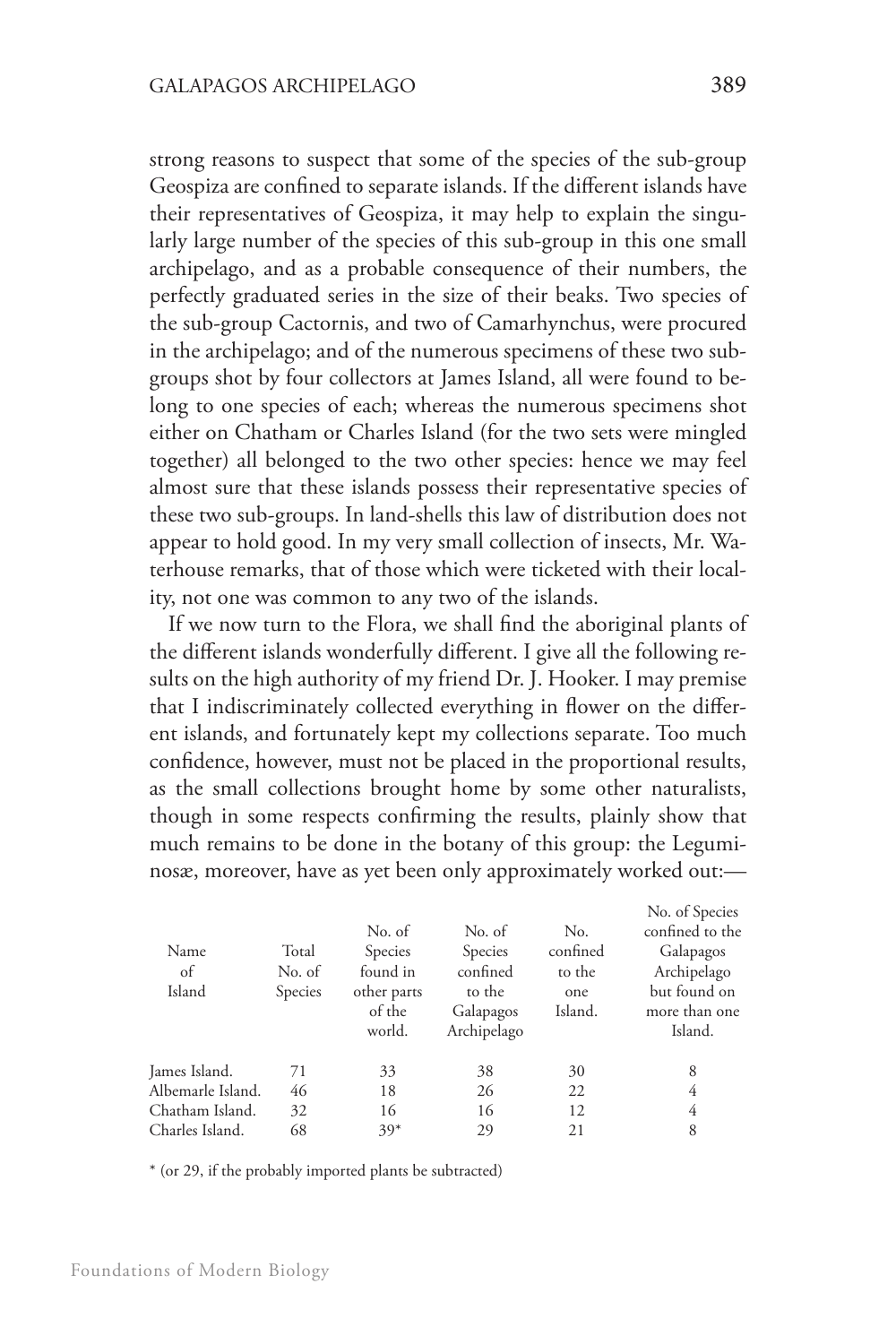Hence we have the truly wonderful fact, that in James Island, of the thirty-eight Galapageian plants, or those found in no other part of the world, thirty are exclusively confined to this one island; and in Albemarle Island, of the twenty-six aboriginal Galapageian plants, twenty-two are confined to this one island, that is, only four are at present known to grow in the other islands of the archipelago; and so on, as shown in the above table, with the plants from Chatham and Charles Islands. This fact will, perhaps, be rendered even more striking, by giving a few illustrations:—thus, Scalesia, a remarkable arborescent genus of the Compositæ, is confined to the archipelago: it has six species; one from Chatham, one from Albemarle, one from Charles Island, two from James Island, and the sixth from one of the three latter islands, but it is not known from which: not one of these six species grows on any two islands. Again, Euphorbia, a mundane or widely distributed genus, has here eight species, of which seven are confined to the archipelago, and not one found on any two islands: Acalypha and Borreria, both mundane genera, have respectively six and seven species, none of which have the same species on two islands, with the exception of one Borreria, which does occur on two islands. The species of the Compositæ are particularly local; and Dr. Hooker has furnished me with several other most striking illustrations of the difference of the species on the different islands. He remarks that this law of distribution holds good both with those genera confined to the archipelago, and those distributed in other quarters of the world: in like manner we have seen that the different islands have their proper species of the mundane genus of tortoise, and of the widely distributed American genus of the mocking-thrush, as well as of two of the Galapageian sub-groups of finches, and almost certainly of the Galapageian genus Amblyrhynchus.

The distribution of the tenants of this archipelago would not be nearly so wonderful, if, for instance, one island had a mocking-thrush, and a second island some other quite distinct genus;—if one island had its genus of lizard, and a second island another distinct genus, or none whatever;—or if the different islands were inhabited, not by representative species of the same genera of plants, but by totally different genera, as does to a certain extent hold good; for, to give one instance, a large berry-bearing tree at James Island has no representative species in Charles Island. But it is the circumstance, that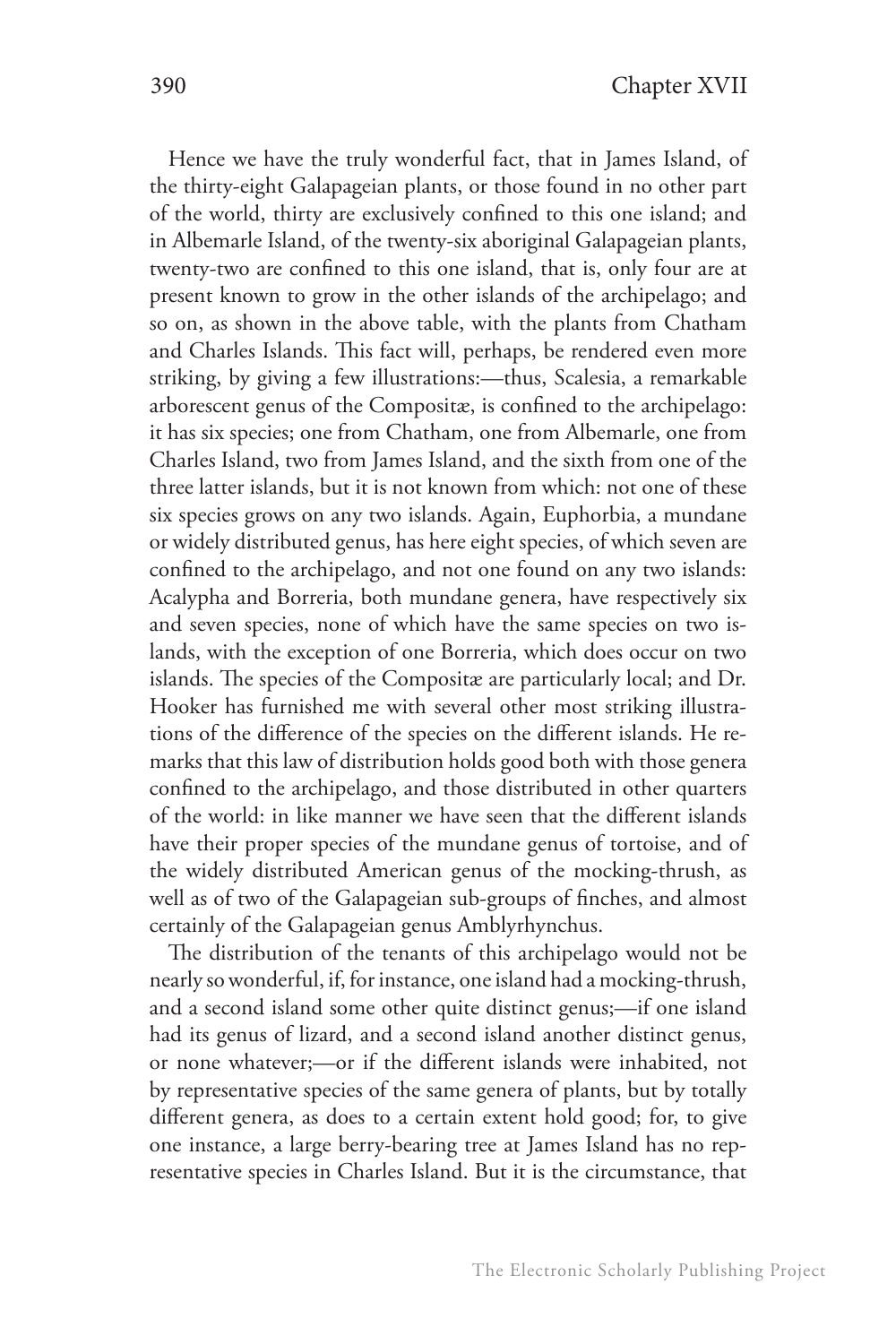several of the islands possess their own species of the tortoise, mocking-thrush, finches, and numerous plants, these species having the same general habits, occupying analogous situations, and obviously filling the same place in the natural economy of this archipelago, that strikes me with wonder. It may be suspected that some of these representative species, at least in the case of the tortoise and of some of the birds, may hereafter prove to be only well-marked races; but this would be of equally great interest to the philosophical naturalist. I have said that most of the islands are in sight of each other: I may specify that Charles Island is fifty miles from the nearest part of Chatham Island, and thirty-three miles from the nearest part of Albemarle Island. Chatham Island is sixty miles from the nearest part of James Island, but there are two intermediate islands between them which were not visited by me. James Island is only ten miles from the nearest part of Albemarle Island, but the two points where the collections were made are thirty-two miles apart. I must repeat, that neither the nature of the soil, nor height of the land, nor the climate, nor the general character of the associated beings, and therefore their action one on another, can differ much in the different islands. If there be any sensible difference in their climates, it must be between the windward group (namely Charles and Chatham Islands), and that to leeward; but there seems to be no corresponding difference in the productions of these two halves of the archipelago.

The only light which I can throw on this remarkable difference in the inhabitants of the different islands, is, that very strong currents of the sea running in a westerly and W.N.W. direction must separate, as far as transportal by the sea is concerned, the southern islands from the northern ones; and between these northern islands a strong N.W. current was observed, which must effectually separate James and Albemarle Islands. As the archipelago is free to a most remarkable degree from gales of wind, neither the birds, insects, nor lighter seeds, would be blown from island to island. And lastly, the profound depth of the ocean between the islands, and their apparently recent (in a geological sense) volcanic origin, render it highly unlikely that they were ever united; and this, probably, is a far more important consideration than any other, with respect to the geographical distribution of their inhabitants. Reviewing the facts here given, one is astonished at the amount of creative force, if such an expression may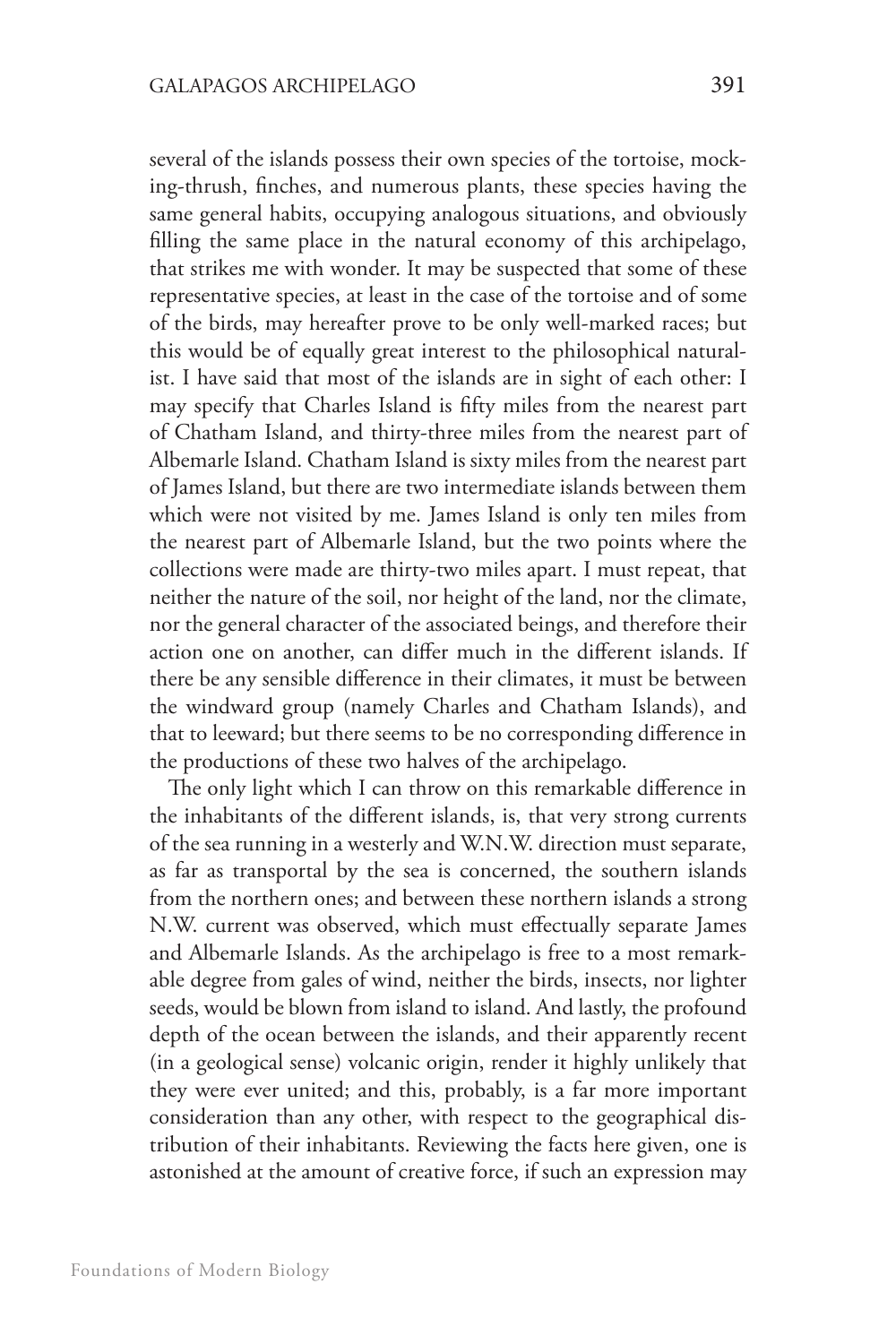be used, displayed on these small, barren, and rocky islands; and still more so, at its diverse yet analogous action on points so near each other. I have said that the Galapagos Archipelago might be called a satellite attached to America, but it should rather be called a group of satellites, physically similar, organically distinct, yet intimately related to each other, and all related in a marked, though much lesser degree, to the great American continent.

I will conclude my description of the natural history of these islands, by giving an account of the extreme tameness of the birds.

This disposition is common to all the terrestrial species; namely, to the mocking-thrushes, the finches, wrens, tyrant-fly-catchers, the dove, and carrion-buzzard. All of them often approached sufficiently near to be killed with a switch, and sometimes, as I myself tried, with a cap or hat. A gun is here almost superfluous; for with the muzzle I pushed a hawk off the branch of a tree. One day, whilst lying down, a mocking-thrush alighted on the edge of a pitcher, made of the shell of a tortoise, which I held in my hand, and began very quietly to sip the water; it allowed me to lift it from the ground whilst seated on the vessel: I often tried, and very nearly succeeded, in catching these birds by their legs. Formerly the birds appear to have been even tamer than at present. Cowley (in the year 1684) says that the "Turtle-doves were so tame, that they would often alight upon our hats and arms, so as that we could take them alive: they not fearing man, until such time as some of our company did fire at them, whereby they were rendered more shy." Dampier also, in the same year, says that a man in a morning's walk might kill six or seven dozen of these doves. At present, although certainly very tame, they do not alight on people's arms, nor do they suffer themselves to be killed in such large numbers. It is surprising that they have not become wilder; for these islands during the last hundred and fifty years have been frequently visited by bucaniers and whalers; and the sailors, wandering through the woods in search of tortoises, always take cruel delight in knocking down the little birds.

These birds, although now still more persecuted, do not readily become wild: in Charles Island, which had then been colonized about six years, I saw a boy sitting by a well with a switch in his hand, with which he killed the doves and finches as they came to drink. He had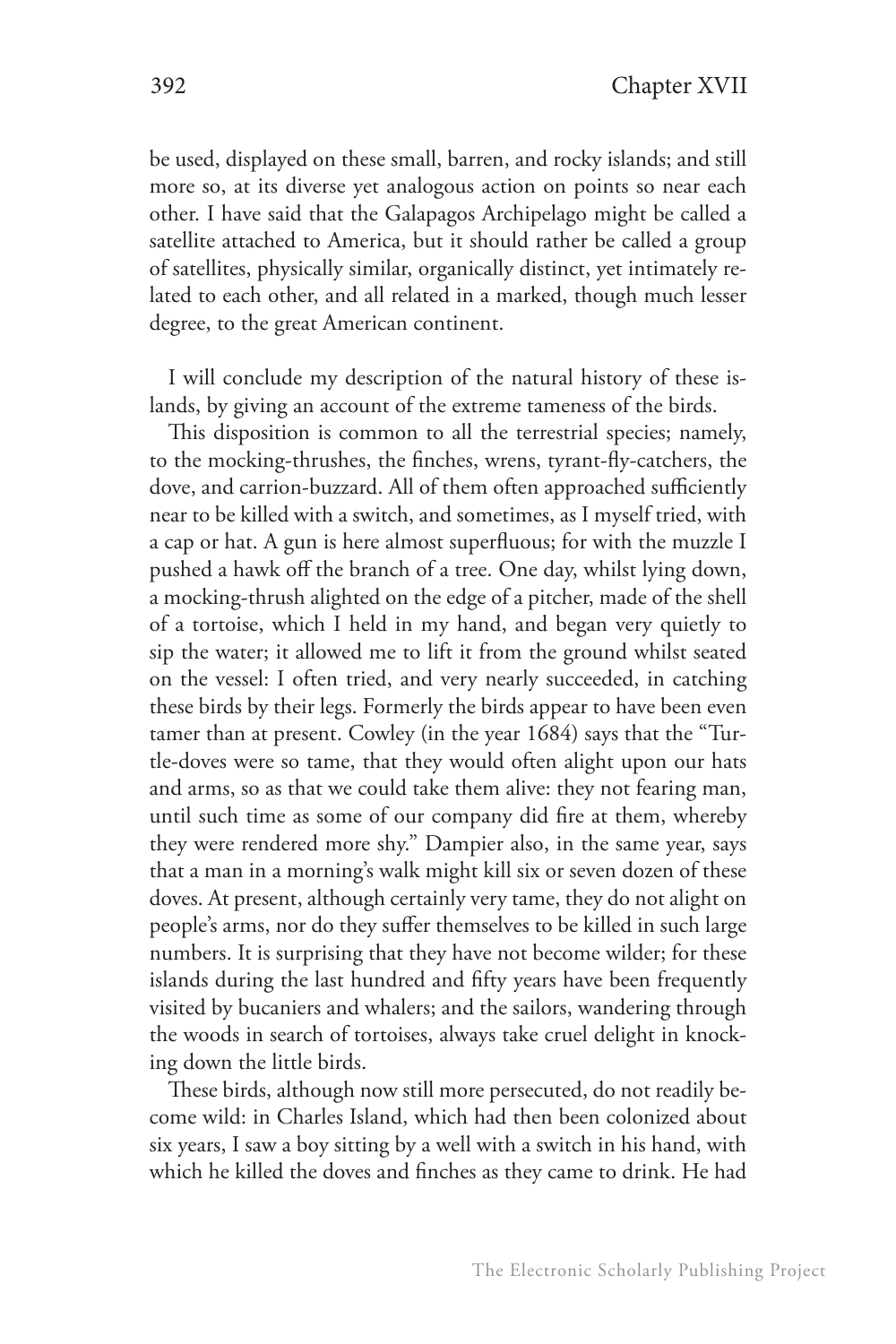already procured a little heap of them for his dinner; and he said that he had constantly been in the habit of waiting by this well for the same purpose. It would appear that the birds of this archipelago, not having as yet learnt that man is a more dangerous animal than the tortoise or the Amblyrhynchus, disregard him, in the same manner as in England shy birds, such as magpies, disregard the cows and horses grazing in our fields.

The Falkland Islands offer a second instance of birds with a similar disposition. The extraordinary tameness of the little Opetiorhynchus has been remarked by Pernety, Lesson, and other voyagers. It is not, however, peculiar to that bird: the Polyborus, snipe, upland and lowland goose, thrush, bunting, and even some true hawks, are all more or less tame. As the birds are so tame there, where foxes, hawks, and owls occur, we may infer that the absence of all rapacious animals at the Galapagos, is not the cause of their tameness here. The upland geese at the Falklands show, by the precaution they take in building on the islets, that they are aware of their danger from the foxes; but they are not by this rendered wild towards man. This tameness of the birds, especially of the waterfowl, is strongly contrasted with the habits of the same species in Tierra del Fuego, where for ages past they have been persecuted by the wild inhabitants. In the Falklands, the sportsman may sometimes kill more of the upland geese in one day than he can carry home; whereas in Tierra del Fuego, it is nearly as difficult to kill one, as it is in England to shoot the common wild goose.

In the time of Pernety (1763), all the birds there appear to have been much tamer than at present; he states that the Opetiorhynchus would almost perch on his finger; and that with a wand he killed ten in half an hour. At that period the birds must have been about as tame, as they now are at the Galapagos. They appear to have learnt caution more slowly at these latter islands than at the Falklands, where they have had proportionate means of experience; for besides frequent visits from vessels, those islands have been at intervals colonized during the entire period. Even formerly, when all the birds were so tame, it was impossible by Pernety's account to kill the black-necked swan—a bird of passage, which probably brought with it the wisdom learnt in foreign countries.